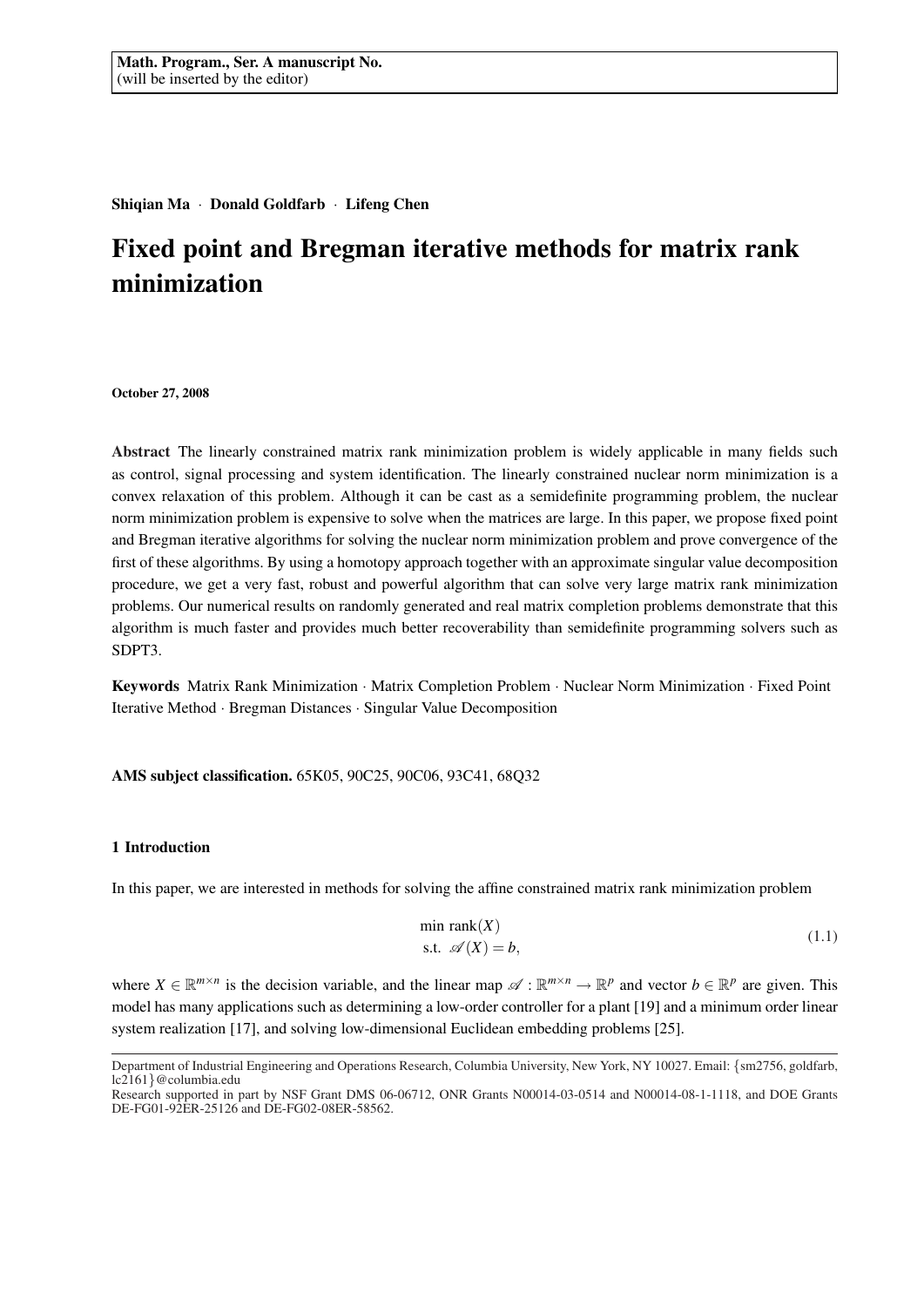The matrix completion problem

$$
\min \text{rank}(X) \n\text{s.t. } X_{ij} = M_{ij}, (i, j) \in \Omega
$$
\n(1.2)

is a special case of (1.1), where *X* and *M* are both  $m \times n$  matrices and  $\Omega$  is a subset of index pairs (*i*, *j*). The so called collaborative filtering problem [30; 33] can be cast as a matrix completion problem. Suppose some users in an online survey provide ratings of some movies. This yields a matrix *M* with users as rows and movies as columns whose  $(i, j)$ -th entry  $M_{ij}$  is the rating given by the *i*-th user to the *j*-th movie. Since most users rate only a small portion of the movies, we typically only know a small subset  $\{M_{ij}|(i,j) \in \Omega\}$  of the entries. Based on the known ratings of a user, we want to predict the user's ratings of the movies that the user did not rate. That means we want to fill in the missing entries of the matrix based on the small portion of entries we observed. It is commonly believed that only a few factors contribute to an individual's tastes or preferences for movies. Thus the rating matrix *M* is likely to be of low rank. Finding this low-rank matrix *M* corresponds to solving the matrix completion problem (1.2).

When the matrix  $X$  is diagonal, problem  $(1.1)$  reduces to the cardinality minimization problem

$$
\min \|x\|_0
$$
  
s.t.  $Ax = b$ , (1.3)

where  $x \in \mathbb{R}^n, A \in \mathbb{R}^{m \times n}, b \in \mathbb{R}^m$  and  $||x||_0$  denotes the number of nonzeros in the vector *x*. This problem finds the sparsest solution to an underdetermined system of equations and has a wide range of applications in signal processing. This problem is NP-hard [27]. To get a more computationally tractable problem, we can replace  $||x||_0$ by its convex envelope.

**Definition 1** The convex envelope of a function  $f: \mathcal{C} \to \mathbb{R}$  is defined as the largest convex function *g* such that  $g(x) \le f(x)$  for all  $x \in \mathcal{C}$  (see e.g., [23]).

It is well known that the convex envelope of  $||x||_0$  is  $||x||_1$ , the  $\ell_1$  norm of *x*, which is the sum of the absolute values of all components of x. Replacing the objective function  $||x||_0$  in (1.3) by  $||x||_1$  yields the so-called basis pursuit problem

$$
\min \|x\|_1 \n\text{s.t. } Ax = b.
$$
\n(1.4)

The basis pursuit problem has received an increasing amount of attention since the emergence of the field of compressed sensing (CS) [8; 12]. Compressed sensing theories connect the NP-hard problem (1.3) to the convex and computationally tractable problem (1.4) and provide guarantees for when an optimal solution to (1.4) gives an optimal solution to  $(1.3)$ . In the cardinality minimization and basis pursuit problems  $(1.3)$  and  $(1.4)$ , *b* is a vector of measurements of the signal *x* obtained using the sampling matrix *A*. The main result of compressed sensing is that when the signal *x* is sparse, i.e.,  $k := ||x||_0 \ll n$ , we can recover the signal by solving (1.4) with a very limited number of measurements, i.e.,  $m \ll n$ , when A is a Gaussian random matrix or when it corresponds to a partial Fourier transformation. Note that if *b* is contaminated by noise, the constraint  $Ax = b$  in (1.4) must be relaxed, resulting in either the problem

$$
\min \|x\|_1
$$
  
s.t. 
$$
\|Ax - b\|_2 \le \theta
$$
 (1.5)

or its Lagrangian version

$$
\min \mu \|x\|_1 + \frac{1}{2} \|Ax - b\|_2^2, \tag{1.6}
$$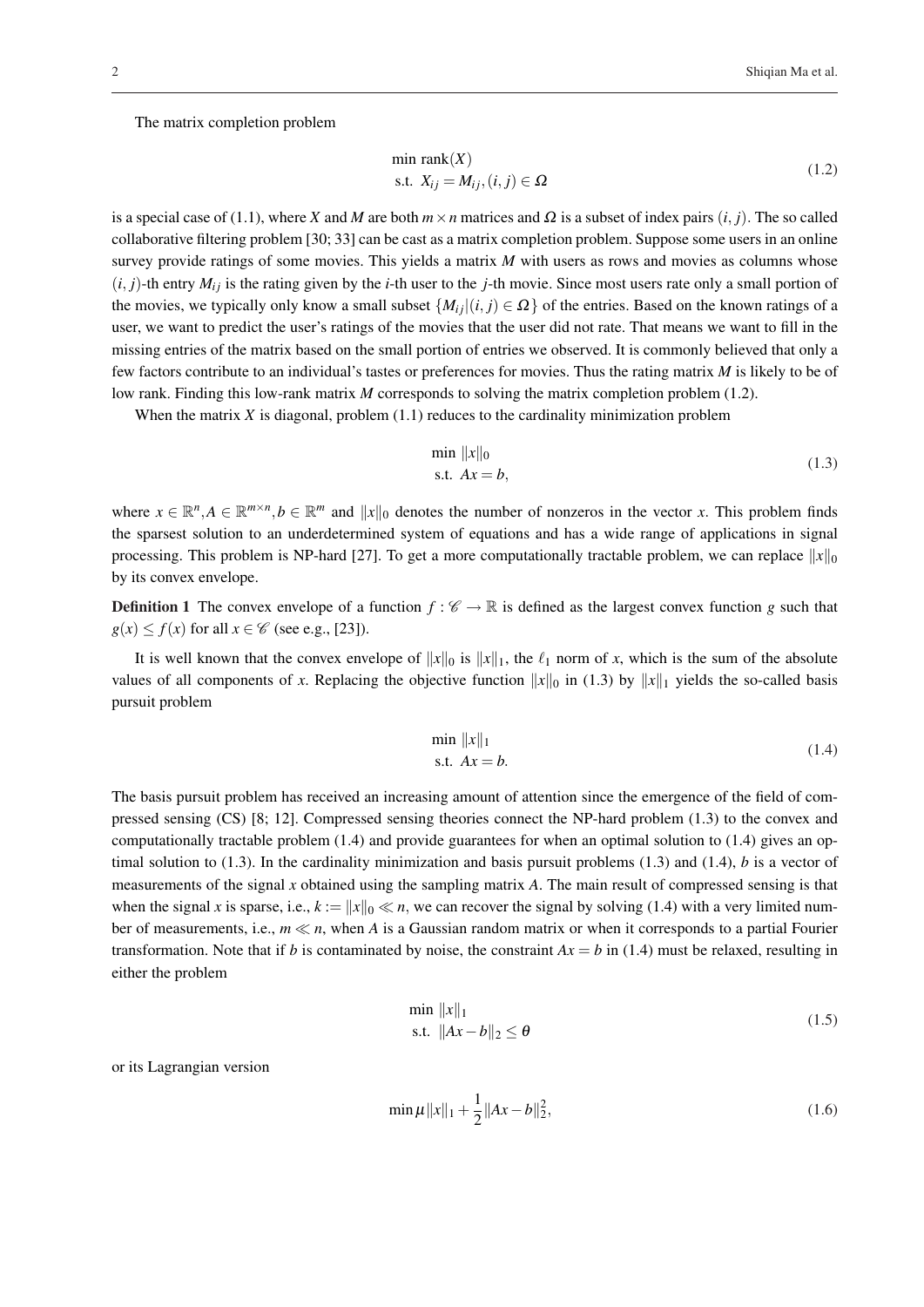where  $\theta$  and  $\mu$  are parameters. Algorithms for solving (1.4) and its variants (1.5) and (1.6) have been widely investigated and many algorithms have been suggested including convex optimization methods ([2; 10; 18; 22; 24]) and heuristic methods ([11; 13; 14; 36; 37]).

The rank of a matrix is the number of its positive singular values. The matrix rank minimization (1.1) is NP-hard in general due to the combinational nature of the function rank( $\cdot$ ). Similar to the cardinality function  $||x||_0$ , we can replace  $rank(X)$  by its convex envelope to get a convex and more computationally tractable approximation to  $(1.1)$ . It turns out that the convex envelope of rank(*X*) on the set  $\{X \in \mathbb{R}^{m \times n} : ||X||_2 \le 1\}$  is the nuclear norm  $||X||_*$  [16], i.e., the nuclear norm is the best convex approximation of the rank function over the unit ball of matrices with norm less than one, where  $||X||_2$  is the operator norm of *X*. The nuclear norm and operator norm are defined as follows.

**Definition 2** Nuclear norm and Operator norm. Assume that the matrix *X* has *r* positive singular values of  $\sigma_1 \geq$  $\sigma_2 \geq \ldots \geq \sigma_r > 0$ . The nuclear norm of *X* is defined as the sum of its singular values, i.e.,

$$
||X||_* := \sum_{i=1}^r \sigma_i(X).
$$

The operator norm of matrix *X* is defined as the largest singular value of *X*, i.e.,

$$
||X||_2 := \sigma_1(X).
$$

The nuclear norm is also known as Schatten 1-norm or Ky Fan norm. Using it as an approximation to rank(*X*) in (1.1) yields the nuclear norm minimization problem

$$
\min \|X\|_{*}
$$
  
s.t.  $\mathscr{A}(X) = b$ . (1.7)

As in the basis pursuit problem, if *b* is contaminated by noise, the constraint  $\mathscr{A}(X) = b$  must be relaxed, resulting in either the problem

$$
\min_{\mathbf{S}.\mathbf{t}} \|X\|_{*}
$$
  
s.t. 
$$
\|\mathscr{A}(X) - b\|_{2} \leq \theta
$$

or its Lagrangian version

$$
\min \mu \|X\|_{*} + \frac{1}{2} \|\mathscr{A}(X) - b\|_{2}^{2},
$$
\n(1.8)

where  $\theta$  and  $\mu$  are parameters.

Note that if we write *X* in vector form by stacking the columns of *X* in a single vector vec(*X*)  $\in \mathbb{R}^{mn}$ , then we get the following equivalent formation of (1.7):

$$
\min \|X\|_{*}
$$
  
s.t.  $A \text{ vec}(X) = b,$  (1.9)

where  $A \in \mathbb{R}^{p \times mn}$  is the matrix corresponding to the linear map  $\mathscr{A}$ . An important question is: when will an optimal solution to the nuclear norm minimization problem (1.7) give an optimal solution to matrix rank minimization problem (1.1). In response to this question, Recht et al. [29] proved that if the entries of *A* are suitably random, e.g., i.i.d. Gaussian, then with very high probability, most  $m \times n$  matrices of rank  $r$  can be recovered by solving the nuclear norm minimization (1.7) or equivalently, (1.9), whenever  $p \geq Cr(m+n)\log(mn)$ , where *C* is a positive constant.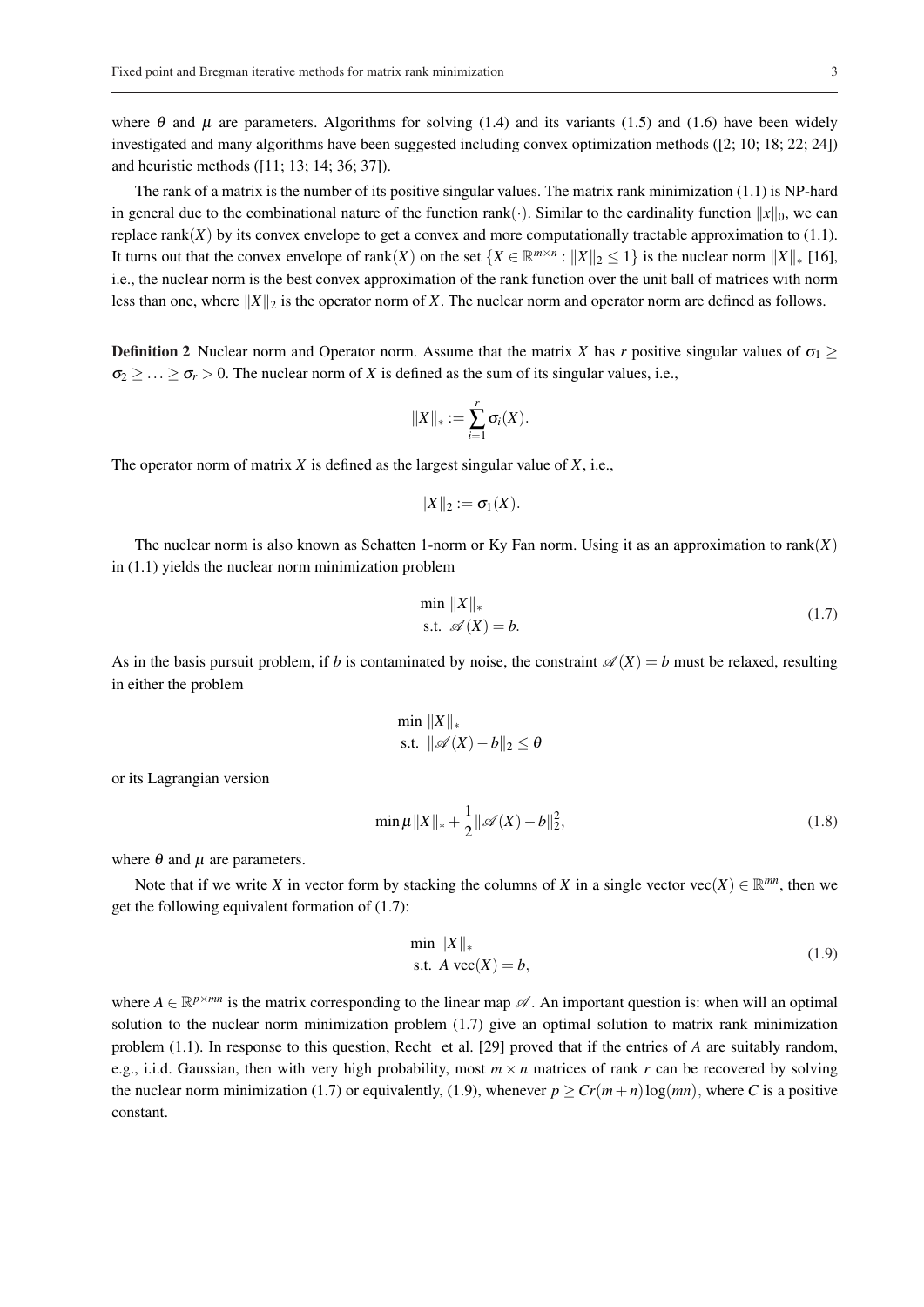For the matrix completion problem (1.2), the corresponding nuclear norm minimization problem is

$$
\min \|X\|_{*}
$$
  
s.t.  $X_{ij} = M_{ij}, (i, j) \in \Omega$ . (1.10)

Candès et al. [9] proved the following result.

**Theorem 1** Let M be an  $n_1 \times n_2$  matrix of rank r with SVD

$$
M=\sum_{k=1}^r \sigma_k u_k v_k^\top,
$$

*where the family* {*uk*}1≤*k*≤*<sup>r</sup> is selected uniformly at random among all families of r orthonormal vectors, and similarly for the family* {*vk*}1≤*k*≤*<sup>r</sup> . Let n* = max(*n*1,*n*2)*. Suppose we observe m entries of M with locations sampled uniformly at random. Then there are constants C and c such that if*

$$
m \geq C n^{5/4} r \log n,
$$

*the minimizer to the problem* (1.10) *is unique and equal to M with probability at least* 1 − *cn*−<sup>3</sup> *. In addition, if r* ≤ *n* 1/5 *, then the recovery is exact with probability at least* 1−*cn*−<sup>3</sup> *provided that*

$$
m \geq C n^{6/5} r \log n.
$$

This theorem states that a surprisingly small number of entries are sufficient to complete a low-rank matrix with high probability.

The dual problem corresponds to the nuclear norm minimization problem (1.7) is

$$
\max b^{\top} z
$$
  
s.t. 
$$
\|\mathscr{A}^*(z)\|_2 \le 1,
$$
 (1.11)

where  $\mathscr{A}^*$  is the adjoint operator of  $\mathscr{A}$ . Both (1.7) and (1.11) can each be rewritten as an equivalent semidefinite programming (SDP) problem. The equivalent SDP formulation of (1.7) is:

$$
\min_{X,W_1,W_2} \frac{1}{2} (\operatorname{Tr}(W_1) + \operatorname{Tr}(W_2))
$$
\n
$$
\text{s.t.} \quad \begin{bmatrix} W_1 & X \\ X^\top & W_2 \end{bmatrix} \succeq 0 \tag{1.12}
$$
\n
$$
\mathscr{A}(X) = b.
$$

The equivalent SDP formulation of (1.11) is:

$$
\max_{z} b^{\top} z
$$
  
s.t. 
$$
\begin{bmatrix} I_m & \mathscr{A}^*(z) \\ \mathscr{A}^*(z) & I_n \end{bmatrix} \succeq 0.
$$
 (1.13)

Thus we can use SDP solvers such as SeDuMi [35] and SDPT3 [39] to solve (1.12) and (1.13) and therefore solve (1.7) and (1.11). Note that in (1.12),  $X \in \mathbb{R}^{m \times n}, W_1 \in \mathbb{R}^{m \times m}, W_2 \in \mathbb{R}^{n \times n}$ ; so the number of variables is  $mn + m^2 + n^2$ . SDP solvers usually cannot solve a problem when *m* and *n* are both much larger than 100.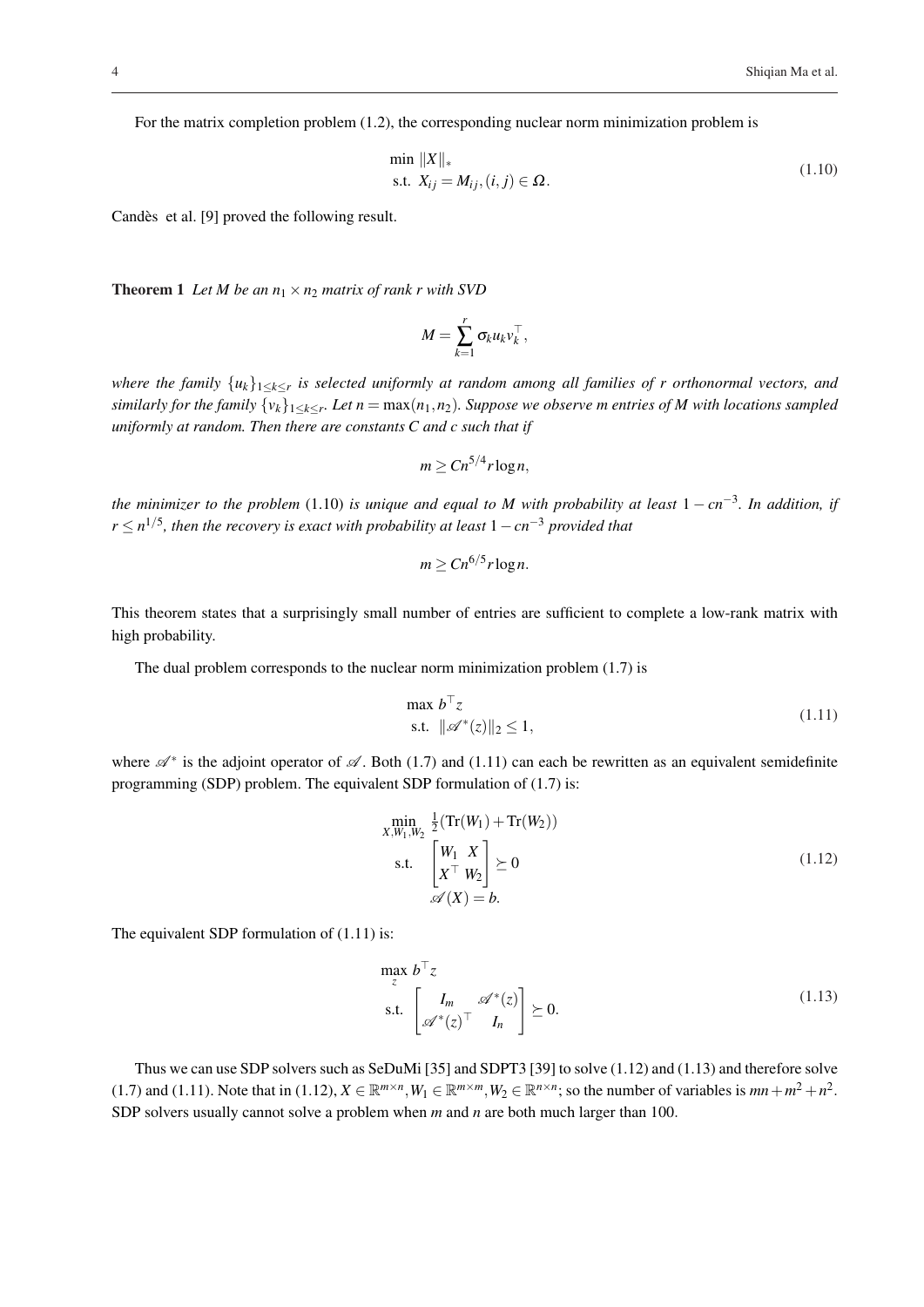Recently, Liu and Vandenberghe [26] proposed an interior-point method for another nuclear norm approximation problem

$$
\min \| \mathscr{A}(x) - B \|_{*},\tag{1.14}
$$

where  $B \in \mathbb{R}^{m \times n}$  and

$$
\mathscr{A}(x) = x_1 A_1 + x_2 A_2 + \dots + x_p A_p
$$

is a linear mapping from  $\mathbb{R}^p$  to  $\mathbb{R}^{m \times n}$ . The equivalent SDP formulation of (1.14) is

$$
\min_{x, W_1, W_2} \frac{1}{2} (\text{Tr}(W_1) + \text{Tr}(W_2)) \text{s.t.} \quad \begin{bmatrix} W_1 & (\mathscr{A}(x) - B)^{\top} \\ \mathscr{A}(x) - B & W_2 \end{bmatrix} \succeq 0.
$$
\n(1.15)

Liu and Vandenberghe [26] proposed a customized method for computing the scaling direction in an interior point method for solving SDP (1.15). They can reduce the complexity in each iteration from  $O(p^6)$  to  $O(p^4)$  when  $m =$  $O(p)$  and  $n = O(p)$  and thus can solve problems up to dimension  $m = n = 350$ . But solving larger problems with  $m = n = 1000$  is prohibitive due to the large dimensionality.

Another algorithm for solving (1.7) is due to Burer and Monteiro [5; 6], (see also Rennie and Srebro [30; 33]). This algorithm uses the low-rank factorization  $X = LR^\top$  of the matrix  $X \in \mathbb{R}^{m \times n}$ , where  $L \in \mathbb{R}^{m \times r}$ ,  $R \in \mathbb{R}^{n \times r}$ ,  $r \leq$  $\min\{m, n\}$ , and solves the optimization problem

$$
\min_{L,R} \frac{1}{2} (||L||_F^2 + ||R||_F^2)
$$
  
s.t.  $\mathscr{A}(LR^\top) = b.$  (1.16)

It is known that as long as *r* is chosen to be sufficiently larger than the rank of the optimal solution matrix of the nuclear norm problem (1.7), this low-rank factorization problem is equivalent to the nuclear norm problem (1.7) (see e.g., [29]). The advantage of this low-rank factorization formulation is that both the objective function and the constraints are differentiable. Thus gradient-based optimization algorithms such as conjugate gradient algorithms and augmented Lagrangian algorithms can be used to solve this problem. However, the constraints in this problem are nonconvex, so one can only be assured of obtaining a local minimizer. Also, how to choose *r* is still an open question.

Outline. The rest of this paper is organized as follows. In Section 2 we review the fixed-point continuation algorithm for  $\ell_1$ -regularized problems. In Section 3 we give an analogous fixed-point iterative algorithm for the nuclear norm minimization problem and prove that it converges to an optimal solution. In Section 4 we discuss a continuation technique for accelerating the convergence of our algorithm. In Section 5 we propose Bregman iterative algorithm for nuclear norm minimization extending the approach in [41] for compressed sensing to the rank minimization problem. In Section 6 we incorporate a Monte-Carlo approximate SVD procedure into our fixedpoint continuation algorithm to speed it up and improve its ability to recover low-rank matrices. Numerical results for both synthesized matrices and real problems are given in Section 7. We present further directions for extending the approach proposed in [7; 21] for compressed sensing to the rank minimization problem and give conclusions in Section 8.

Notation. We adopt the following notation in this paper.  $g^k = g(X^k) = \mathcal{A}^*(\mathcal{A}(X^k) - b)$  is the gradient of function  $\frac{1}{2} \|\mathscr{A}(X) - b\|_2^2$  at point  $X^k$ , where  $\mathscr{A}^*$  is the adjoint operator of  $\mathscr{A}$ .  $\|X\|_2$  denotes the largest singular value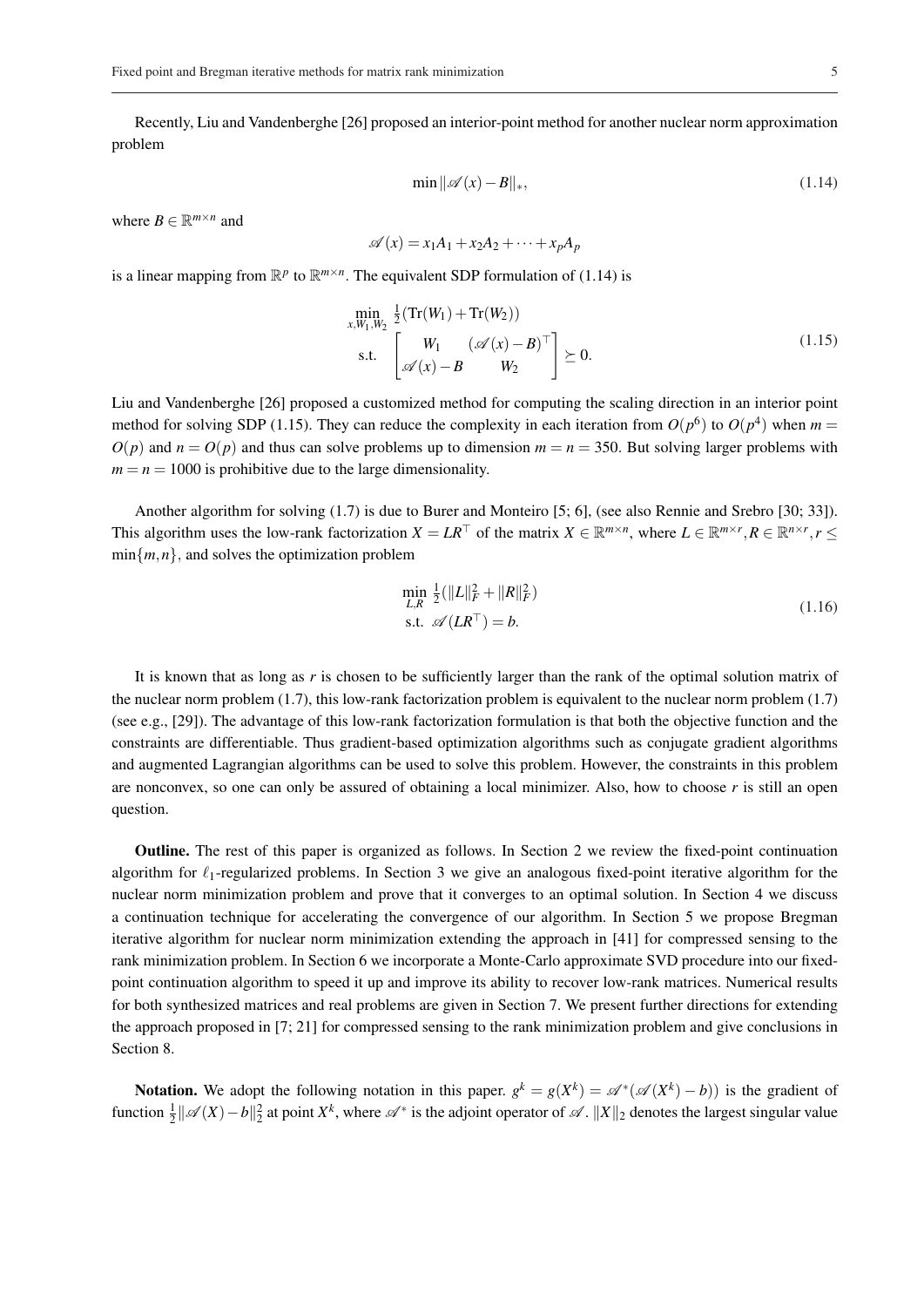of a matrix *X*.  $||x||_2$  denotes the Euclidean norm of a vector *x*.  $||X||_F$  denotes the Frobenius norm of the matrix *X*:

$$
||X||_F := (\sum_{i=1}^r \sigma_i^2)^{1/2} = (\sum_{i,j} X_{ij}^2)^{1/2} = (\text{Tr}(XX^{\top})^{1/2},
$$

where *r* is the rank of *X* and  $\sigma_i$  is the *i*-th singular value of *X* and  $Tr(X)$  denotes the trace of the square matrix *X*. Throughout this paper, we always assume that the singular values are arranged in nonincreasing order, i.e.,  $\sigma_1 \ge \sigma_2 \ge \ldots \ge \sigma_r > 0 = \sigma_{r+1} = \ldots = \sigma_{\min\{m,n\}}$ .  $\partial f$  denotes the subgradient of the function f. Diag(s) denotes the diagonal matrix whose diagonal elements are the elements of the vector *s*. sgn(*t*) is the signum function of  $t \in \mathbb{R}$ , i.e.,

$$
sgn(t) := \begin{cases} +1 & \text{if } t > 0, \\ 0 & \text{if } t = 0, \\ -1 & \text{if } t < 0. \end{cases}
$$

While the signum multifunction of  $t \in \mathbb{R}$  is

$$
SGN(t) := \partial |t| = \begin{cases} \{+1\} & \text{if } t > 0, \\ [-1,1] & \text{if } t = 0, \\ \{-1\} & \text{if } t < 0. \end{cases}
$$

We use  $a \odot b$  to denote the elementwise multiplication of two vectors *a* and *b*. We use  $X(k: l)$  to denote the submatrix of *X* consisting of the *k*-th to *l*-th column of *X*. We use  $\mathbb{R}^n_+$  to denote the nonnegative orthant in *n*-dimensional real vector space.

#### 2 Fixed point iterative algorithm

A Fixed point iterative algorithm is proposed in [22] for the  $\ell_1$ -regularized problem (1.6). The idea behind this algorithm is an operator splitting technique. Note that  $x^*$  is an optimal solution to (1.6) if and only if

$$
\mathbf{0} \in \mu\text{SGN}(x^*) + g^*,\tag{2.1}
$$

where  $g^* = A^{\top} (Ax^* - b)$ . For any  $\tau > 0$ , (2.1) is equivalent to

$$
\mathbf{0} \in \tau \mu \text{SGN}(x^*) + \tau g(x^*). \tag{2.2}
$$

Note that the operator  $T(\cdot) := \tau \mu SGN(\cdot) + \tau g(\cdot)$  on the right hand side of (2.2) can be split into two parts:  $T(\cdot)$  =  $T_1(\cdot) - T_2(\cdot)$ , where  $T_1(\cdot) = \tau \mu \text{SGN}(\cdot) + I(\cdot)$  and  $T_2(\cdot) = I(\cdot) - \tau g(\cdot)$ .

Letting  $y = T_2(x^*) = x^* - \tau A^T(Ax^* - b)$ , (2.2) is equivalent to

$$
0 \in T_1(x^*) - y = \tau \mu \text{SGN}(x^*) + x^* - y. \tag{2.3}
$$

Note that (2.3) is actually the optimality condition to the following convex problem

$$
\min_{x^*} \tau \mu \|x^*\|_1 + \frac{1}{2} \|x^* - y\|_2^2. \tag{2.4}
$$

This problem has a closed form optimal solution given by the so called shrinkage operator:

 $x^* = \tilde{s}_V(y),$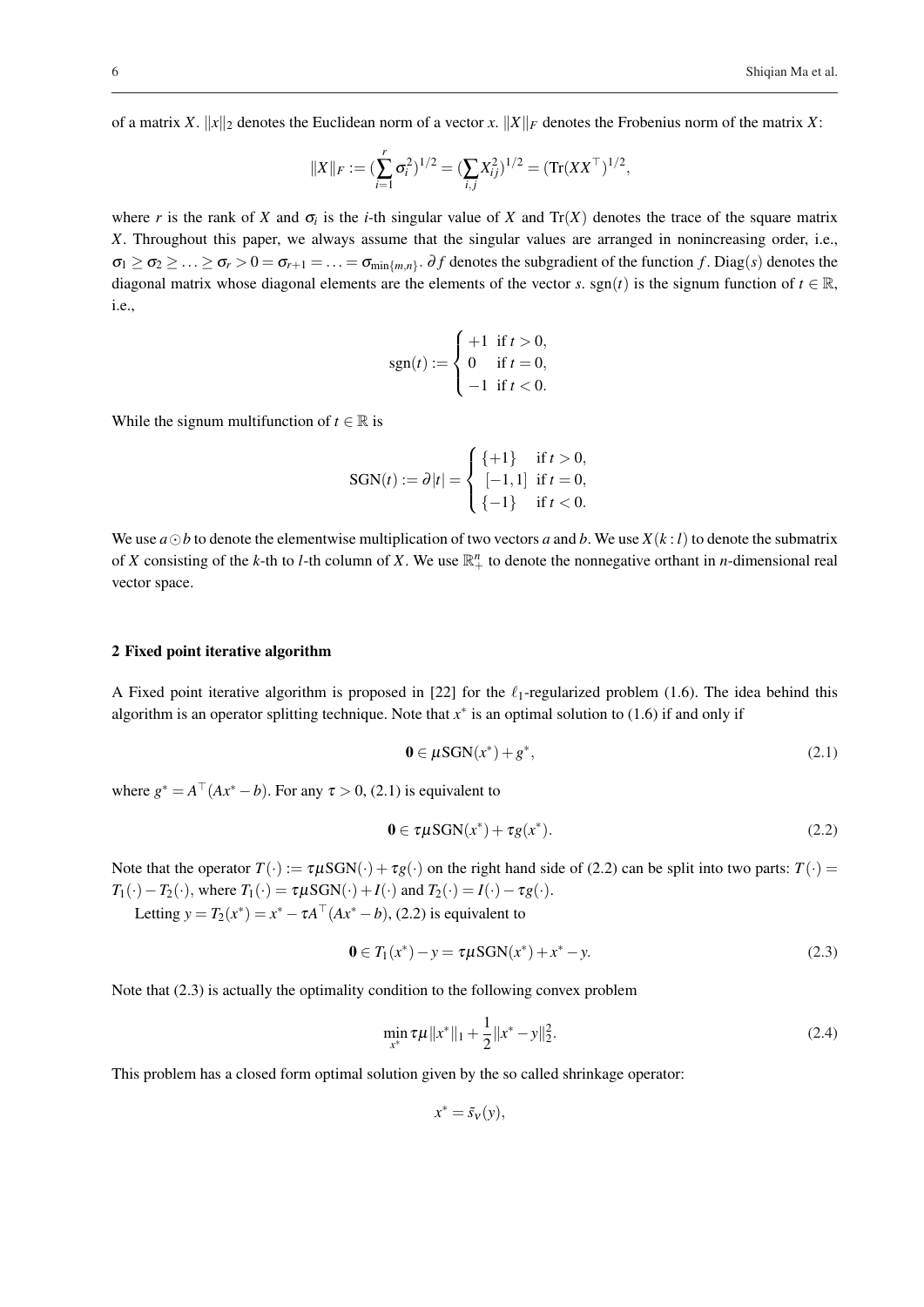where  $v = \tau \mu$ , and shrinkage operator  $\tilde{s}_v(\cdot)$  is given by

$$
\tilde{s}_{\mathbf{v}}(\cdot) = \text{sgn}(\cdot) \odot \max\{|\cdot| - \mathbf{v}, 0\}.\tag{2.5}
$$

Thus, the fixed point iterative algorithm is given by

$$
x^{k+1} = \tilde{s}_{\tau\mu}(x^k - \tau g^k). \tag{2.6}
$$

Hale et al. [22] proved global and finite convergence of this algorithm to the optimal solution of the  $\ell_1$ -regularized problem (1.6).

Motivated by this work, we can also develop a fixed point iterative algorithm for (1.7). Since the objective function in (1.8) is convex,  $X^*$  is the optimal solution to (1.8) if and only if

$$
\mathbf{0} \in \mu \partial \|X^*\|_* + g(X^*),\tag{2.7}
$$

where  $g(X^*) = \mathscr{A}^*(\mathscr{A}(X^*) - b)$ . Note that if the Singular Value Decomposition (SVD) of *X* is  $X = U\Sigma V^{\top}$ , where  $U \in \mathbb{R}^{m \times r}, \Sigma = \text{Diag}(\sigma) \in \mathbb{R}^{r \times r}, V \in \mathbb{R}^{n \times r}$ , then (see e.g., [1; 3])

$$
\partial ||X||_* = \{UV^\top + W : U^\top W = 0, WV = 0, ||W|| \le 1\}.
$$

Hence, we get the following optimality conditions for (1.8):

**Theorem 2** The matrix  $X \in \mathbb{R}^{m \times n}$  with singular value decomposition  $X = U \Sigma V^{\top}$ ,  $U \in \mathbb{R}^{m \times r}$ ,  $\Sigma = Diag(\sigma) \in$  $\mathbb{R}^{r\times r}$ ,  $V \in \mathbb{R}^{n\times r}$ , is optimal for the problem (1.8) if and only if there exists a matrix  $W \in \mathbb{R}^{m\times n}$  such that

$$
\mu(UV^{\top} + W) + g(X) = 0, \tag{2.8a}
$$

$$
U^{\top}W = 0, WV = 0, ||W||_2 \le 1.
$$
\n(2.8b)

Now based on the optimality condition (2.7), we can develop a fixed point iterative scheme for solving (1.8) by adopting the operator splitting technique described at the beginning of this section. Note that (2.7) is equivalent to

$$
\mathbf{0} \in \tau \mu \partial \|X^*\|_* + X^* - (X^* - \tau g(X^*)) \tag{2.9}
$$

for any  $\tau > 0$ . If we let

$$
Y^* = X^* - \tau g(X^*),
$$

then (2.9) is reduced to

$$
\mathbf{0} \in \tau \mu \partial \|X^*\|_* + X^* - Y^*,\tag{2.10}
$$

i.e.,  $X^*$  is the optimal solution to

$$
\min_{X \in \mathbb{R}^{m \times n}} \tau \mu \|X\|_{*} + \frac{1}{2} \|X - Y^*\|_{F}^{2}
$$
\n(2.11)

In the following we will prove that the matrix shrinkage operator applied to *Y* <sup>∗</sup> gives the optimal solution to (2.11).

First, we need the following definitions.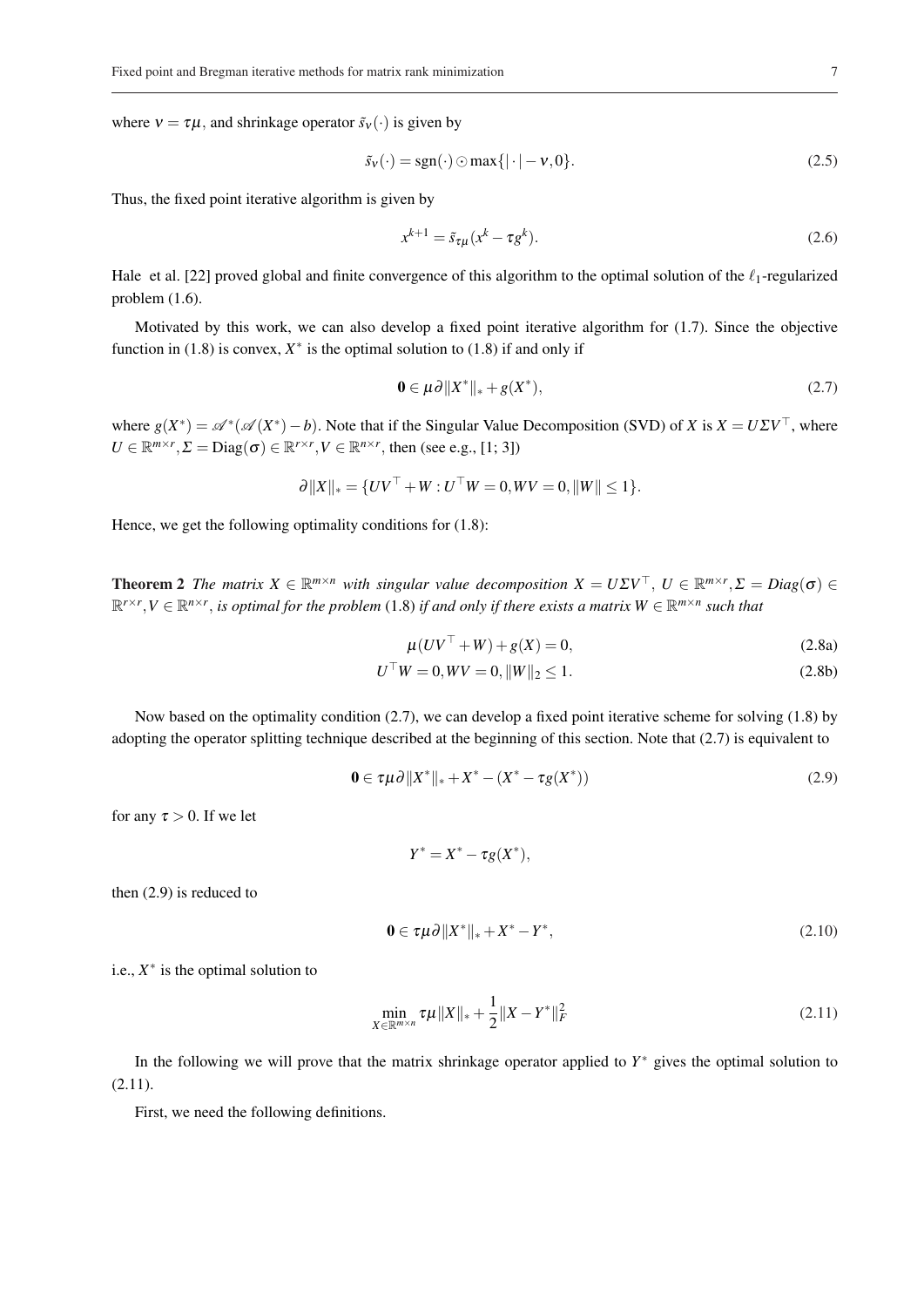**Definition 3** Nonnegative Vector Shrinkage Operator. Assume  $x \in \mathbb{R}^n_+$ . For any  $v > 0$ , the nonnegative vector shrinkage operator  $s_v(\cdot)$  is defined as

$$
s_{\mathbf{v}}(x) := \bar{x}, \text{ with } \bar{x}_i = \begin{cases} x_i - \mathbf{v}, & \text{if } x_i - \mathbf{v} > 0 \\ 0, & \text{o.w.} \end{cases}
$$

**Definition 4** Matrix Shrinkage Operator. Assume  $X \in \mathbb{R}^{m \times n}$  and the SVD of *X* is given by  $X = U\text{Diag}(\sigma)V^{\top}$ ,  $U \in \mathbb{R}^{m \times r}$ ,  $\sigma \in \mathbb{R}^r_+$ ,  $V \in \mathbb{R}^{n \times r}$ . For any  $v > 0$ , the matrix shrinkage operator  $S_v(\cdot)$  is defined as

$$
S_V(X) := U \text{Diag}(\bar{\sigma}) V^{\top}, \quad \text{with } \bar{\sigma} = s_V(\sigma).
$$

**Theorem 3** Given a matrix  $Y \in \mathbb{R}^{m \times n}$  with rank $(Y) = t$  and  $SVDY = U_YDiag(\gamma)V_Y^{\top}$ , where  $U_Y \in \mathbb{R}^{m \times t}$ ,  $\gamma \in \mathbb{R}_+^t$ ,  $V_Y \in$  $\mathbb{R}^{n \times t}$ *, and a scalar*  $v > 0$ *,* 

$$
X := S_V(Y) = U_Y Diag(s_V(\gamma))V_Y^\top
$$
\n(2.12)

*is an optimal solution of the problem*

$$
\min_{X \in \mathbb{R}^{m \times n}} f(X) := v \|X\|_{*} + \frac{1}{2} \|X - Y\|_{F}^{2}.
$$
\n(2.13)

*Proof* Without loss of generality, we assume  $m \leq n$ . Suppose that the solution  $X \in \mathbb{R}^{m \times n}$  to problem (2.13) has the  $SVD X = UDiag(\sigma)V^{\top}$ , where  $U \in \mathbb{R}^{m \times r}$ ,  $\sigma \in \mathbb{R}^r_+$ ,  $V \in \mathbb{R}^{n \times r}$ . Hence, X must satisfy the optimality conditions for (2.13) which are

$$
0\in v\partial\|X\|_{*}+X-Y;
$$

i.e., there exists a matrix

$$
W = \bar{U} \left[ \text{Diag}(\bar{\sigma}) \ 0 \right] \bar{V}^{\top},
$$

where  $\bar{U} \in \mathbb{R}^{m \times (m-r)}$ ,  $\bar{V} \in \mathbb{R}^{n \times (n-r)}$ ,  $\bar{\sigma} \in \mathbb{R}^{m-r}$ ,  $\|\bar{\sigma}\|_{\infty} \leq 1$  and both  $\hat{U} = [U, \bar{U}]$  and  $\hat{V} = [V, \bar{V}]$  are orthogonal matrices, such that

$$
0 = v(UV^{\top} + W) + X - Y.
$$
 (2.14)

Hence,

$$
\hat{U}\begin{bmatrix} vI + \text{Diag}(\sigma) & 0 & 0 \\ 0 & v\text{Diag}(\bar{\sigma}) & 0 \end{bmatrix} \hat{V}^{\top} - U_{Y}\text{Diag}(\gamma)V_{Y}^{\top} = \mathbf{0}.
$$
 (2.15)

To verify that (2.12) satisfies (2.15), consider the following two cases:

Case 1:  $\gamma_1 \geq \gamma_2 \geq \ldots \geq \gamma_t > v$ . In this case, choosing *X* as above, with  $r = t$ ,  $U = U_Y$ ,  $V = V_Y$  and  $\sigma = s_Y(\gamma) =$  $\gamma$  – *ve*, where *e* is a vector of *r* ones, and choosing  $\bar{\sigma} = 0$  (i.e.,  $W = 0$ ) satisfies (2.15).

**Case 2:**  $\gamma_1 \geq \gamma_2 \geq \ldots \geq \gamma_k > v \geq \gamma_{k+1} \geq \ldots \geq \gamma_t$ . In this case, by choosing  $r = k, \hat{U}(1:t) = U_Y, \hat{V}(1:t) =$  $V_Y$ ,  $\sigma = s_Y((\gamma_1,\ldots,\gamma_k))$  and  $\bar{\sigma}_1 = \gamma_{k+1}/v,\ldots,\bar{\sigma}_{t-k} = \gamma_t/v,\bar{\sigma}_{t-k+1} = \ldots = \bar{\sigma}_{m-r} = 0$ , *X* and *W* satisfy (2.15).

Note that in both cases, *X* can be written as the form in (2.12) based on the way we construct *X*. Based on the above we obtain the fixed point iterative scheme for solving problem (1.8):

$$
\begin{cases} Y^k = X^k - \tau g(X^k) \\ X^{k+1} = S_{\tau\mu}(Y^k). \end{cases}
$$
 (2.16)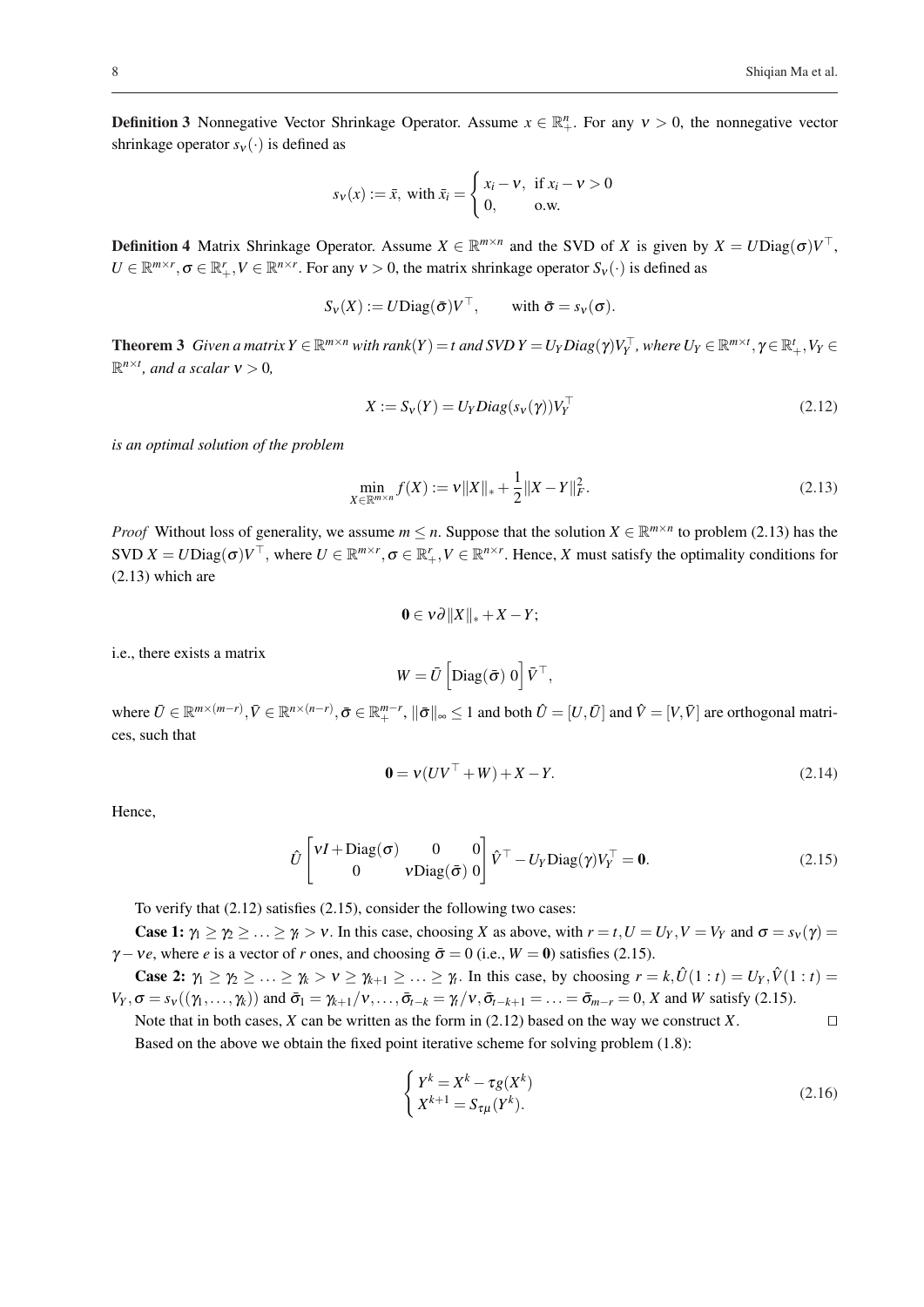#### 3 Convergence results

In this section, we analyze the convergence properties of the fixed point iterative scheme (2.16). Before we prove the main convergence result, we need some lemmas.

**Lemma 1** The shrinkage operator  $S_v$  is non-expansive, i.e., for any  $Y_1$  and  $Y_2 \in \mathbb{R}^{m \times n}$ ,

$$
||S_V(Y_1) - S_V(Y_2)||_F \le ||Y_1 - Y_2||_F. \tag{3.1}
$$

*Moreover, if*  $Y_1$  *and*  $Y_2$  *have the SVDs*  $Y_1 = U_1 \Sigma V_1^\top$ ,  $Y_2 = U_2 \Gamma V_2^\top$ *, and we define* 

$$
D(Y_1, Y_2) := ||Y_1 - Y_2||_F^2 - ||S_V(Y_1) - S_V(Y_2)||_F^2,
$$
\n(3.2)

*then for fixed*  $Y_1$  *and*  $\Gamma$ ,  $D(Y_1, Y_2)$  *achieves its minimum when*  $U_2(1:q) = U_1(1:q)$  *and*  $V_2(1:q) = V_1(1:q)$ , *where*  $q = \min\{rank(Y_1), rank(Y_2)\}$ *. Furthermore, the inequality* (3.1) *holds as an equality (i.e., the minimum of D(Y<sub>1</sub>, Y<sub>2</sub>) is 0) only when*  $\sigma_i(Y_1) = \gamma_i(Y_2)$  *if one of them is less than or equal to* v, which also implies that

$$
Y_1 - Y_2 = S_V(Y_1) - S_V(Y_2). \tag{3.3}
$$

*Proof* Without loss of generality, we assume  $m \le n$ . Let  $Y_1 = U_1 \Sigma V_1^{\top}$ ,  $Y_2 = U_2 \Gamma V_2^{\top}$ , where

$$
\Sigma = \begin{pmatrix} \text{Diag}(\sigma) & 0 \\ 0 & 0 \end{pmatrix} \in \mathbb{R}^{m \times n}, \Gamma = \begin{pmatrix} \text{Diag}(\gamma) & 0 \\ 0 & 0 \end{pmatrix} \in \mathbb{R}^{m \times n},
$$

 $\sigma = (\sigma_1, \ldots, \sigma_s), \sigma_1 \geq \ldots \geq \sigma_s > 0$  and  $\gamma = (\gamma_1, \ldots, \gamma_t), \gamma_1 \geq \ldots \geq \gamma_t > 0$ . Note that here  $U_1, V_1, U_2$  and  $V_2$  are (full) orthogonal matrices;  $\Sigma, \Gamma \in \mathbb{R}^{m \times n}$ . Suppose that  $\sigma_1 \geq \ldots \geq \sigma_k > \nu \geq \sigma_{k+1} \geq \ldots \geq \sigma_s$  and  $\gamma_1 \geq \ldots \geq \gamma_l > \nu \geq$  $\gamma_{l+1} \geq \ldots \geq \gamma_t$ , then

$$
\bar{Y}_1 := S_{\nu}(Y_1) = U_1 \bar{\Sigma} V_1^{\top}, \bar{Y}_2 := S_{\nu}(Y_2) = U_2 \bar{\Gamma} V_2^{\top},
$$

where

$$
\bar{\Sigma} = \begin{pmatrix} \text{Diag}(\bar{\sigma}) & 0 \\ 0 & 0 \end{pmatrix} \in \mathbb{R}^{m \times n}, \bar{\Gamma} = \begin{pmatrix} \text{Diag}(\bar{\gamma}) & 0 \\ 0 & 0 \end{pmatrix} \in \mathbb{R}^{m \times n},
$$

 $\bar{\sigma} = (\sigma_1 - v, \ldots, \sigma_k - v)$  and  $\bar{\gamma} = (\gamma_1 - v, \ldots, \gamma_l - v)$ .

Thus,

$$
\begin{aligned} ||Y_1 - Y_2||_F^2 - ||\bar{Y}_1 - \bar{Y}_2||_F^2 &= \text{Tr}((Y_1 - Y_2)^\top (Y_1 - Y_2)) - \text{Tr}((\bar{Y}_1 - \bar{Y}_2)^\top (\bar{Y}_1 - \bar{Y}_2)) \\ &= \text{Tr}(Y_1^\top Y_1 - \bar{Y}_1^\top \bar{Y}_1 + Y_2^\top Y_2 - \bar{Y}_2^\top \bar{Y}_2) - 2\text{Tr}(Y_1^\top Y_2 - \bar{Y}_1^\top \bar{Y}_2) \\ &= \sum_{i=1}^s \sigma_i^2 - \sum_{i=1}^k (\sigma_i - v)^2 + \sum_{i=1}^t \gamma_i^2 - \sum_{i=1}^l (\gamma_i - v)^2 - 2\text{Tr}(Y_1^\top Y_2 - \bar{Y}_1^\top \bar{Y}_2) \end{aligned}
$$

Now let us derive an upper bound for  $Tr(Y_1^\top Y_2 - \bar{Y}_1^\top \bar{Y}_2)$ .

$$
\begin{aligned} \mathrm{Tr}(Y_1^\top Y_2 - \bar{Y}_1^\top \bar{Y}_2) &= \mathrm{Tr}(V_1 \Sigma^\top U_1^\top U_2 \Gamma V_2^\top - V_1 \bar{\Sigma}^\top U_1^\top U_2 \bar{\Gamma} V_2^\top) \\ &= \mathrm{Tr}(\Sigma^\top U_1^\top U_2 \Gamma V_2^\top V_1 - \bar{\Sigma}^\top U_1^\top U_2 \bar{\Gamma} V_2^\top V_1). \end{aligned}
$$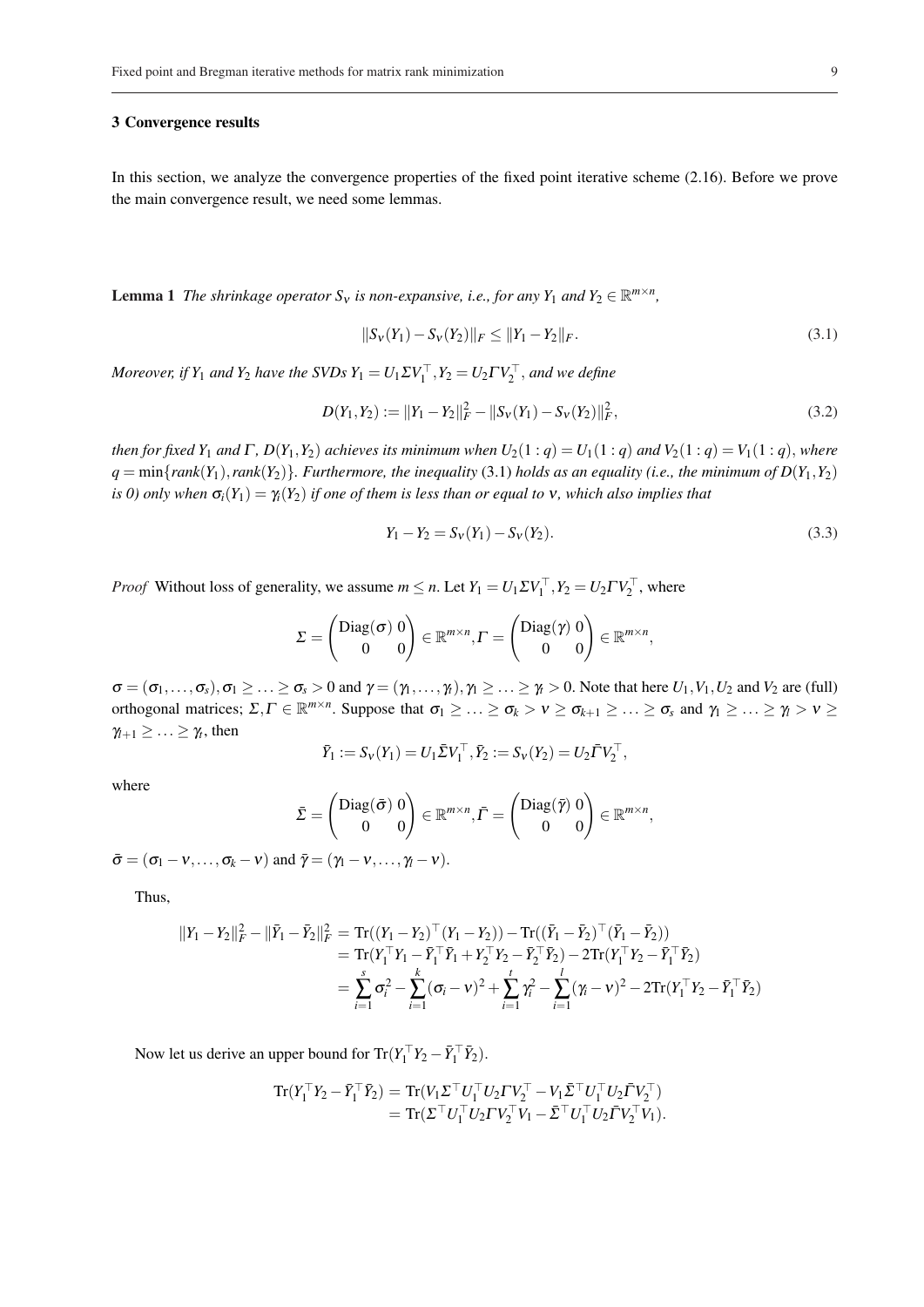$\Box$ 

Let  $U = U_1^{\top} U_2, V = V_1^{\top} V_2$ . Then

$$
\begin{aligned} \mathrm{Tr}(Y_1^\top Y_2 - \bar{Y}_1^\top \bar{Y}_2) &= \mathrm{Tr}(\Sigma^\top U \Gamma V^\top - \bar{\Sigma}^\top U \bar{\Gamma} V^\top) \\ &= \mathrm{Tr}(\Sigma^\top U \Gamma V^\top - \Sigma^\top U \bar{\Gamma} V^\top + \Sigma^\top U \bar{\Gamma} V^\top - \bar{\Sigma}^\top U \bar{\Gamma} V^\top) \\ &= \mathrm{Tr}(\Sigma^\top U (\Gamma - \bar{\Gamma}) V^\top) + \mathrm{Tr}((\Sigma - \bar{\Sigma})^\top U \bar{\Gamma} V^\top) \end{aligned}
$$

Both  $Tr(\Sigma^{\top} U(\Gamma - \overline{\Gamma})V)$  and  $Tr((\Sigma - \overline{\Sigma})^{\top} U \overline{\Gamma}V)$  achieve their maximum value when  $u_{ii} = v_{ii} = 1, i = 1, \ldots, s$ . To see this, just note that the KKT optimality conditions for the problem

$$
\max\{Tr(DQ\bar{D}\bar{Q})|Q^{\top}Q=I,\bar{Q}^{\top}\bar{Q}=I\},\
$$

where *D* and  $\bar{D}$  are nonnegative diagonal matrices, are  $\bar{D}\bar{Q}D - \Lambda Q = 0$  and  $DQ\bar{D} - \Omega \bar{Q} = 0$ , which are satisfied by  $Q = \overline{Q} = I, \Lambda = \Omega = D\overline{D}.$ 

Thus, without loss of generality, assuming  $k \le l \le s \le t$ , we have,

$$
\|Y_1 - Y_2\|_F^2 - \|S_V(Y_1) - S_V(Y_2)\|_F^2
$$
  
\n
$$
\geq \sum_{i=1}^s \sigma_i^2 - \sum_{i=1}^k (\sigma_i - v)^2 + \sum_{i=1}^t \gamma_i^2 - \sum_{i=1}^l (\gamma_i - v)^2 - 2(\sum_{i=1}^l \sigma_i v + \sum_{i=l+1}^s \sigma_i \gamma_i + \sum_{i=1}^k (\gamma_i - v)v + \sum_{i=k+1}^l \sigma_i (\gamma_i - v))
$$
  
\n
$$
= \sum_{i=k+1}^l (2\gamma_i v - v^2 + \sigma_i^2 - 2\sigma_i \gamma_i) + (\sum_{i=l+1}^s \sigma_i^2 + \sum_{i=l+1}^t \gamma_i^2 - \sum_{i=l+1}^s 2\sigma_i \gamma_i).
$$

Now

$$
\sum_{i=l+1}^{s} \sigma_i^2 + \sum_{i=l+1}^{t} \gamma_i^2 - \sum_{i=l+1}^{s} 2\sigma_i \gamma_i \ge 0
$$

since  $t \geq s$  and  $\sigma_i^2 + \gamma_i^2 - 2\sigma_i \gamma_i \geq 0$ . Also, since the function  $f(x) := 2\gamma_i x - x^2$  is monotonely increasing in  $(-\infty, \gamma_i]$ and  $\sigma_i \leq v < \gamma_i, i = k+1, \ldots, l$ ,

$$
2\gamma_i v - v^2 + \sigma_i^2 - 2\sigma_i \gamma_i \geq 0, i = k+1,\ldots,l.
$$

Thus we get

$$
||Y_1 - Y_2||_F^2 - ||S_v(Y_1) - S_v(Y_2)||_F^2 \ge 0;
$$

i.e., (3.1) holds.

Also,  $D(Y_1, Y_2)$  achieves its minimum when  $u_{ii} = v_{ii} = 1, i = 1, ..., s$ ; i.e.,  $U_1(1 : s) = U_2(1 : s)$  and  $V_1(1 : s) =$ *V*<sub>2</sub>(1 : *s*). Furthermore, if equality in (3.1) holds, then  $k = l$ ,  $s = t$ , and  $\sigma_i = \gamma_i$ ,  $i = k + 1, \ldots, s$ , which further implies

$$
Y_1 - Y_2 = S_V(Y_1) - S_V(Y_2).
$$

**Lemma 2** Let  $\mathscr{A}X = Avec(X)$  and assume that  $\tau \in (0, 2/\lambda_{max}(A^{\top}A))$ . Then the operator  $h(\cdot) = I(\cdot) - \tau g(\cdot)$  is *non-expansive. Moreover,*  $g(X) = g(X')$  *if*  $||h(X) - h(X')||_F = ||X - X'||_F$ .

*Proof* First, we note that

$$
h(X) - h(X') = X - X' - \tau(g(X) - g(X')).
$$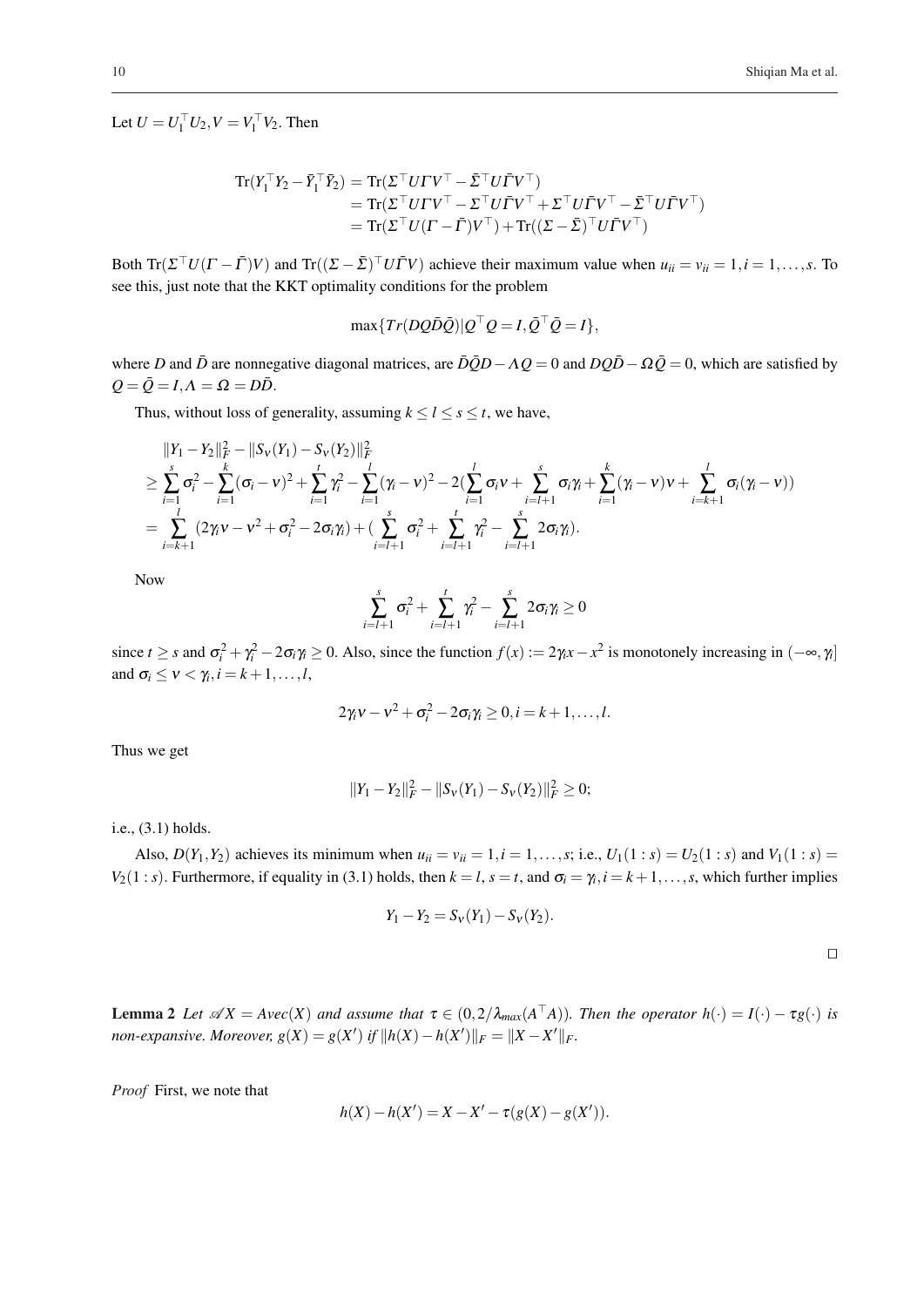Thus,

$$
||h(X) - h(X')||_F = ||X - X' - \tau(g(X) - g(X'))||_F
$$
  
= ||(I - \tau A^T A)(vec(X) - vec(X'))||\_2  

$$
\leq \max\{|1 - \tau \lambda_{max}(A^T A)|, |1 - \tau \lambda_{min}(A^T A)|\}||vec(X) - vec(X')||_2
$$
  

$$
\leq ||vec(X) - vec(X')||_2
$$
  
= ||X - X'||\_F.

Let  $Z = X - X'$  and  $w := (A^T A)^{1/2} \text{vec}(Z)$ . Then

$$
||h(X) - h(X')||_F = ||X - X'||_F
$$
  
\n
$$
\iff ||\text{vec}(Z) - \tau A^\top A \text{vec}(Z)||_2 = ||\text{vec}(Z)||_2
$$
  
\n
$$
\iff -2\text{vec}(Z)^\top A^\top A \text{vec}(Z) + \tau^2 \text{vec}(Z)^\top (A^\top A)^2 \text{vec}(Z) = 0
$$
  
\n
$$
\iff \tau w^\top A^\top A w = 2w^\top w
$$
  
\n
$$
\Rightarrow \tau \frac{w^\top A^\top A w}{w^\top w} = 2 \text{ if } w \neq 0,
$$

which contradicts  $\tau < 2/\lambda_{max}(A^{\top}A)$  since  $\frac{w^{\top}A^{\top}Aw}{\top}$  $\frac{A}{w^{\top}w} \leq \lambda_{max}(A^{\top}A)$ . Hence,  $w = 0$ , so that

$$
g(X) - g(X') = (A^{\top}A)^{1/2}w = 0,
$$

which completes the proof.  $\Box$ 

In the following, we always choose  $\tau \in (0, 2/\lambda_{max}(A^{\top}A))$  to guarantee that  $h(\cdot)$  is non-expansive.

## Lemma 3 *If*

$$
||S_V(h(X)) - S_V(h(X^*))||_F \equiv ||S_V(h(X)) - X^*||_F = ||X - X^*||_F,
$$
\n(3.4)

*then X is a fixed point, that is,*

$$
X = S_{\mathcal{V}}(h(X)).
$$

*Proof* From (3.4),

$$
||X - X^*||_F = ||S_v(h(X)) - S_v(h(X^*))||_F \le ||h(X) - h(X^*)||_F \le ||X - X^*||_F.
$$

Hence, both inequalities hold with equality. From Lemma 1, we have

$$
S_V(h(X)) - S_V(h(X^*)) = h(X) - h(X^*) = X - X^* - \tau(g(X) - g(X^*)).
$$

Since  $S_v(h(X^*)) = X^*$ , we get from the equality above

$$
S_V(h(X)) = X - \tau(g(X) - g(X^*)).
$$

From Lemma 2, we have  $g(X) - g(X^*) = 0$  since  $||h(X) - h(X^*)||_F = ||X - X^*||_F$ . Thus, X is a fixed point. □ **Lemma 4** *The sequence*  $\{\Vert X^k - X^* \Vert_F\}$  *is non-increasing.* 

*Proof*  $S_v(\cdot)$  and  $h(\cdot)$  are both non-expansive operators. Thus

$$
||X^{k+1}-X^*||_F=||S_v(h(X^k))-S_v(h(X^*))||_F\leq ||h(X^k)-h(X^*)||_F\leq ||X^k-X^*||_F.
$$

 $\Box$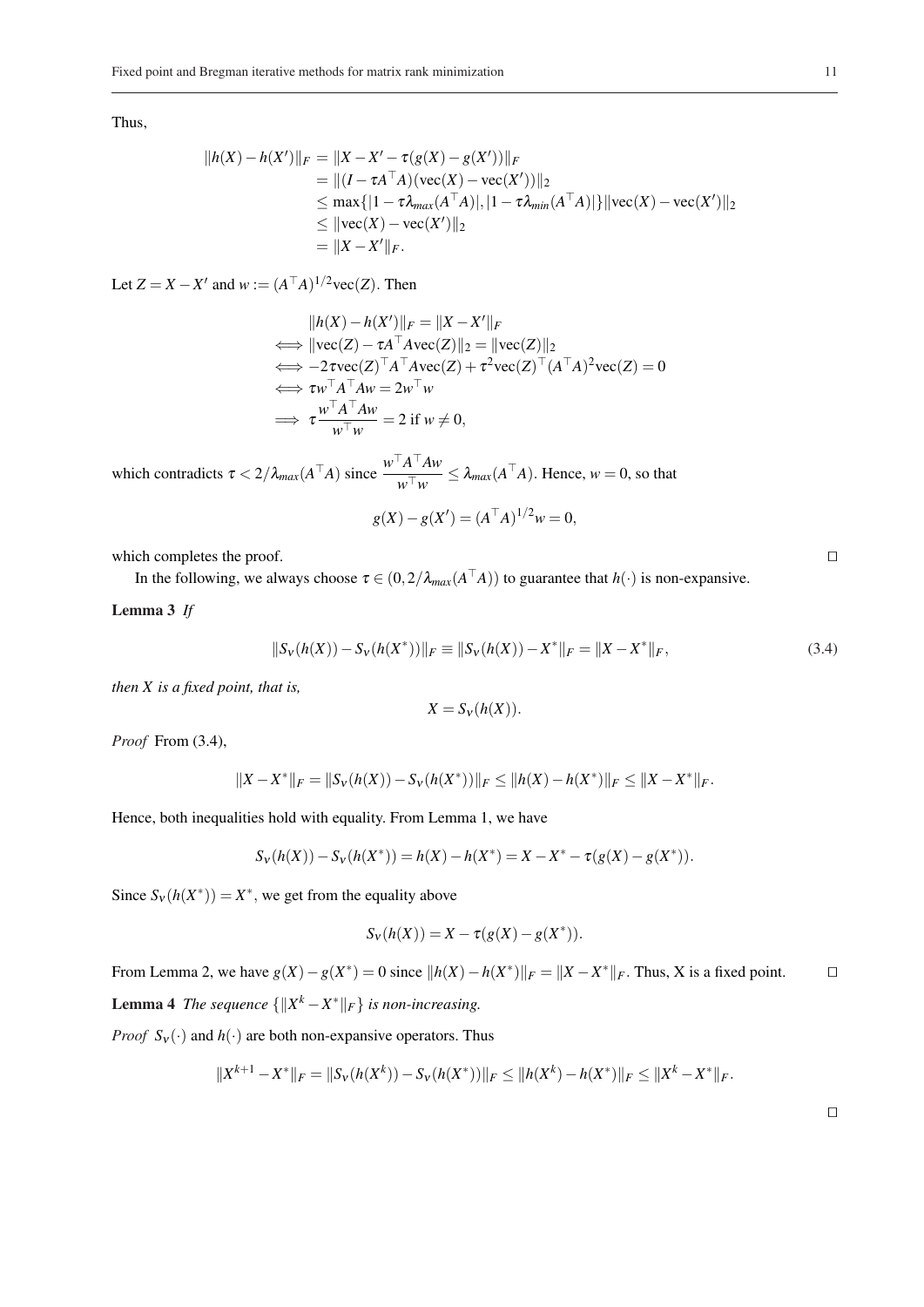We now claim that the fixed-point iterations  $(2.16)$  converge to an optimal solution of  $(1.8)$ .

**Theorem 4** The sequence  $\{X^k\}$  generated by the fixed point iterations converges to some  $X^* \in \mathcal{X}^*$ , where  $\mathcal{X}^*$  is *the optimal set of problem* (1.8)*.*

*Proof* Since  $S_v(h(\cdot))$  is non-expansive,  $\{X^k\}$  lies in a compact set and must have a limit point, say

$$
\bar{X} = \lim_{j \to \infty} X^{k_j}.
$$

Since for any given fixed point  $X^*$  the sequence  $\{\|X^k - X^*\|_F\}$  is monotonically non-increasing, it has a limit which can be written as

$$
\lim_{k \to \infty} \|X^k - X^*\|_F = \|\bar{X} - X^*\|_F,\tag{3.5}
$$

where  $\bar{X}$  can be any limit point of  $\{X^k\}$ . That is, all limit points, if more than one exists, must have an equal distance to any given fixed point  $X^* \in \mathcal{X}^*$ .

By the continuity of  $S_v(h(\cdot))$ , the image of  $\bar{X}$ ,

$$
S_V(h(\bar{X})) = \lim_{j \to \infty} S_V(h(X^{k_j})) = \lim_{j \to \infty} X^{k_j+1},
$$

is also a limit point of  $\{X^k\}$ . Therefore, we have

$$
||S_{V}(h(\bar{X})) - S_{V}(h(X^*))||_F = ||\bar{X} - X^*||_F,
$$

which allows us to apply Lemma 3 to  $\bar{X}$  and establish the optimality of  $\bar{X}$ .

Finally, by setting  $X^* = \overline{X} \in \mathcal{X}^*$  in (3.5), we get that  $\{X^k\}$  converges to its unique limit point  $\overline{X}$ :

$$
\lim_{k\to\infty}||X^k-\bar{X}||_F=0.
$$

## 4 Fixed point continuation

In this section, we discuss a continuation technique (i.e., homotopy approach) for accelerating the convergence of the fixed point iterative algorithm (2.16).

#### 4.1 Continuation

Inspired by the work of Hale et al. [22], we first describe a continuation technique to accelerate the convergence of the fixed point iteration  $(2.16)$ . Our fixed point continuation (FPC) iterative scheme for solving  $(1.8)$  is outlined below. The parameter  $\eta_{\mu}$  determines the rate of reduction of the consecutive  $\mu_k$ , i.e.,

$$
\mu_{k+1} = \max{\mu_k \eta_\mu, \bar{\mu}}
$$
,  $k = 1,...,L-1$ 

#### 4.2 Stopping criteria for inner iterations

Note that in the fixed point continuation algorithm, in the *k*-th inner iteration we solve (1.8) for a fixed  $\mu = \mu_k$ . There are several ways to determine when to stop this inner iteration, decrease  $\mu$  and go to the next inner iteration. The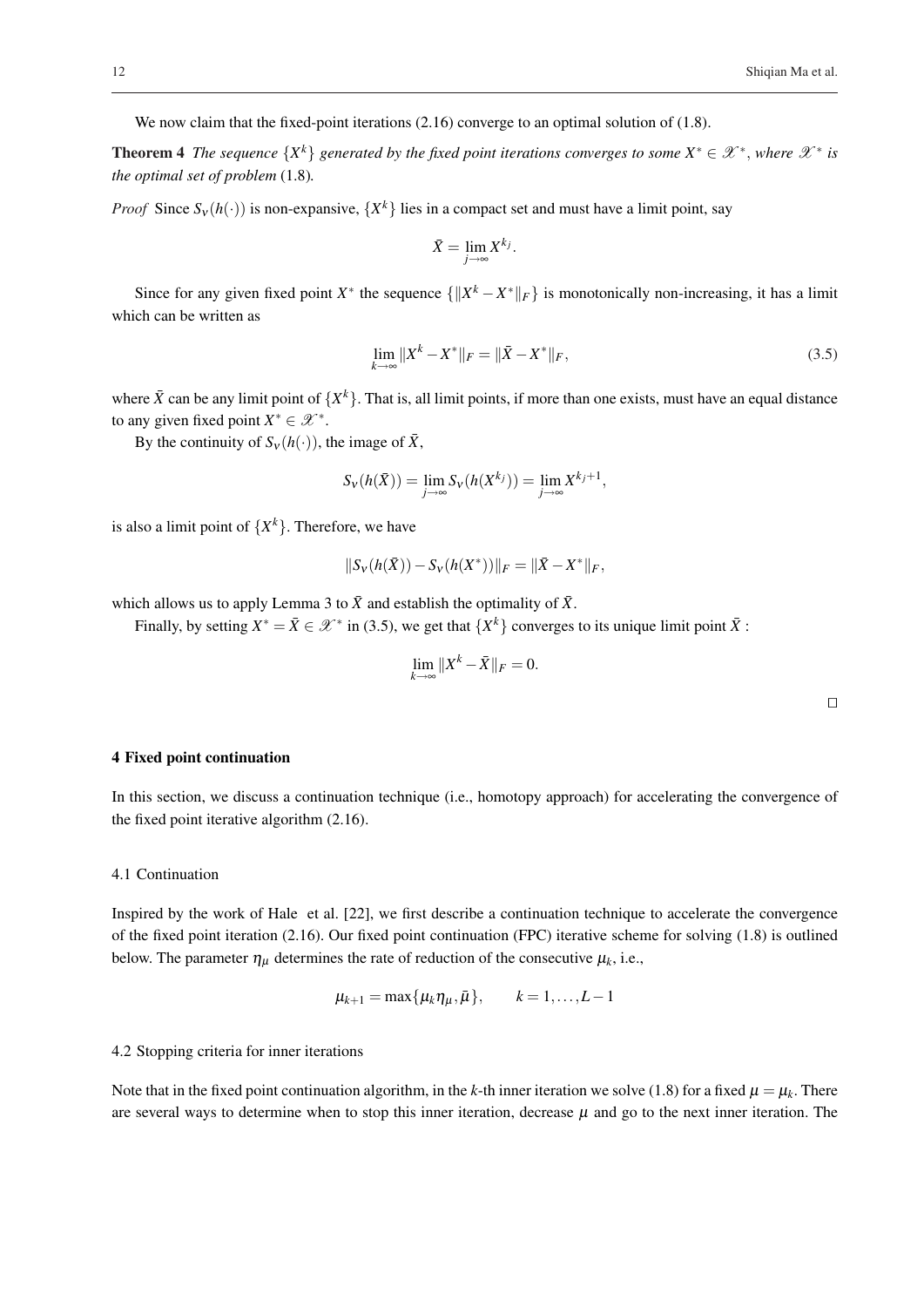Fixed Point Continuation (FPC)

– Initialize: Given  $X_0$ ,  $\bar{\mu} > 0$ . Select  $\mu_1 > \mu_2 > \cdots > \mu_L = \bar{\mu} > 0$ . Set  $X = X_0$ . – for  $\mu = \mu_1, \mu_2, \ldots, \mu_L$ , do – while NOT converged, do • select  $\tau > 0$ • compute  $Y = X - \tau \mathcal{A}^* (\mathcal{A}(X) - b)$ , and SVD of  $Y, Y = U \text{Diag}(\sigma) V^\top$ • compute  $X = U\text{Diag}(s_{\tau\mu}(\sigma))V^{\top}$ – end while end for

optimality condition for  $(1.8)$  is given by  $(2.8a)$  and  $(2.8b)$ . Thus we can use the following condition as a stopping criterion:

$$
||U_k V_k^\top + g^k / \mu||_2 - 1 < \text{gtol},\tag{4.1}
$$

where *gtol* is a small positive parameter. However, computing the largest singular value of a large matrix imposes a large burden that greatly decreases the speed of the algorithm. Hence, we do not use this criterion as a stopping rule for large matrices. Instead, we use the following criterion to stop the inner iteration.

When  $X^k$  is getting close to an optimal solution  $X^*$ ,  $X^k$  and  $X^{k+1}$  should be very close to each other. Thus, another stopping criterion is

$$
\frac{\|X^{k+1} - X^k\|_F}{\max\{1, \|X^k\|_F\}} < xtol,\tag{4.2}
$$

where *xtol* is a small positive number.

#### 4.3 Debiasing

Debiasing is another technique that can improve the performance of FPC. Debiasing has been used in compressed sensing algorithms for solving (1.4) and its variants, where debiasing is performed after a support set  $\mathcal I$  has been tentatively identified. Debiasing is the process of solving a least squares problem restricted to the support set  $\mathcal{I}$ , i.e., we solve

$$
\min \|A_{\mathscr{I}} x_{\mathscr{I}} - b\|_2,\tag{4.3}
$$

where  $A_{\mathscr{I}}$  is a submatrix of *A* whose columns correspond to the support index set  $\mathscr{I}$ , and  $x_{\mathscr{I}}$  is a subvector of *x* corresponding to  $\mathscr{I}$ .

Our debiasing procedure for the matrix completion problem differs from the procedure used in compressed sensing since the concept of a support set is not applicable. When we do debiasing, we fix the matrices *U* and *V* in the singular value decomposition and then solve a least squares problem to determine the correct singular value  $\sigma \in \mathbb{R}_+^r$ ; i.e., we solve

$$
\min_{\sigma \ge 0} \|\mathscr{A}(U \text{Diag}(\sigma)V) - b\|_2,\tag{4.4}
$$

where *r* is the rank of current point *X*. Because debiasing can be costly, we use a rule proposed in [40] to decide when to do it. In the continuation framework, we know that in each subproblem with a fixed  $\mu$ ,  $||X_{k+1} - X_k||_F$ converges to zero, and  $\|g\|_2$  converges to  $\mu$  when  $X_k$  converges to the optimal solution of the subproblem. We therefore choose to do debiasing when  $\|g\|_2 / \|X_{k+1} - X_k\|_F$  becomes large because this indicates that the change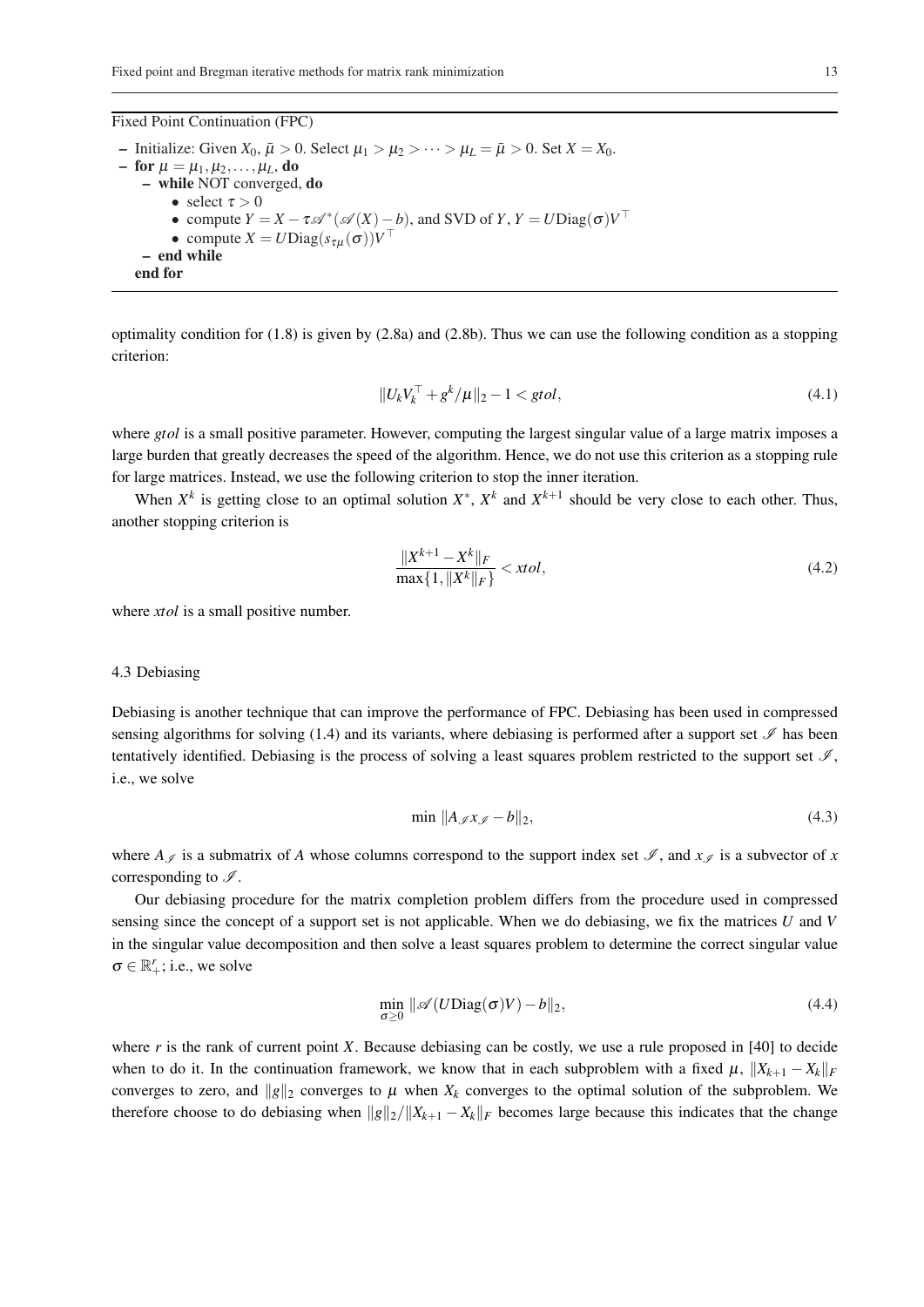between two consecutive iterates is relatively small. Specifically, we call for debiasing in the solver FPC3 (see Section 7) when  $||g||_2/||X_{k+1} - X_k||_F > 10$ .

#### 5 Bregman iterative algorithm

Algorithm FPC is designed to solve (1.8), an optimal solution of which approaches an optimal solution of the nuclear norm minimization problem (1.7) as  $\mu$  goes to zero. However, by incorporating FPC into a Bregman iterative technique, we can solve (1.7) by solving a limited number of instances of (1.8), each corresponding to a different *b*.

Given a convex function  $J(\cdot)$ , the Bregman distance [4] of point *u* from point *v* is defined as

$$
D_J^p(u, v) := J(u) - J(v) - \langle p, u - v \rangle, \tag{5.1}
$$

where  $p \in \partial J(v)$  is some subgradient in the subdifferential of *J* at the point *v*.

Bregman iterative regularization was introduced by Osher et al. in the context of image processing [28]. They extended the Rudin-Osher-Fatemi [31] model

$$
u = \operatorname{argmin}_{u} \mu \int |\nabla u| + \frac{1}{2} ||u - b||_2^2
$$
 (5.2)

into an iterative regularization model based on the Bregman distance related to the total variation functional

$$
J(u) = \mu T V(u) = \mu \int |\nabla u|.
$$

The Bregman iterative regularization procedure of Osher et al. [28] recursively solves

$$
u^{k+1} \leftarrow \min_{u} D_J^{p^k}(u, u^k) + \frac{1}{2} ||u - b||_2^2
$$
\n(5.3)

for  $k = 0, 1, \ldots$  starting with  $u^0 = \mathbf{0}$  and  $p^0 = \mathbf{0}$ . Since (5.3) is a convex programming problem, the optimality conditions are given by  $0 \in \partial J(u^{k+1}) - p^k + u^{k+1} - b$ , from which we get the update formula for  $p^{k+1}$ :

$$
p^{k+1} := p^k + b - u^{k+1}.\tag{5.4}
$$

Therefore, the Bregman iterative scheme is given by

$$
\begin{cases} u^{k+1} \leftarrow \min_{u} D_J^{p^k}(u, u^k) + \frac{1}{2} ||u - b||_2^2 \\ p^{k+1} = p^k + b - u^{k+1} . \end{cases} \tag{5.5}
$$

Interestingly, this turns out to be equivalent to the iterative process

$$
\begin{cases} b^{k+1} = b + (b^k - u^k) \\ u^{k+1} \leftarrow \min_u J(u) + \frac{1}{2} ||u - b^{k+1}||_2^2. \end{cases}
$$
 (5.6)

Iteration (5.6) can be easily conducted using existing algorithms for (5.2) with different inputs *b*.

Subsequently, Yin et al. [41] proposed solving the basis pursuit problem (1.4) by applying the Bregman iterative regularization algorithm to

$$
\min_{x} J(x) + \frac{1}{2} ||Ax - b||_2^2
$$
\n(5.7)

for  $J(x) = \mu ||x||_1$ , and obtained the following two equivalent iterative schemes.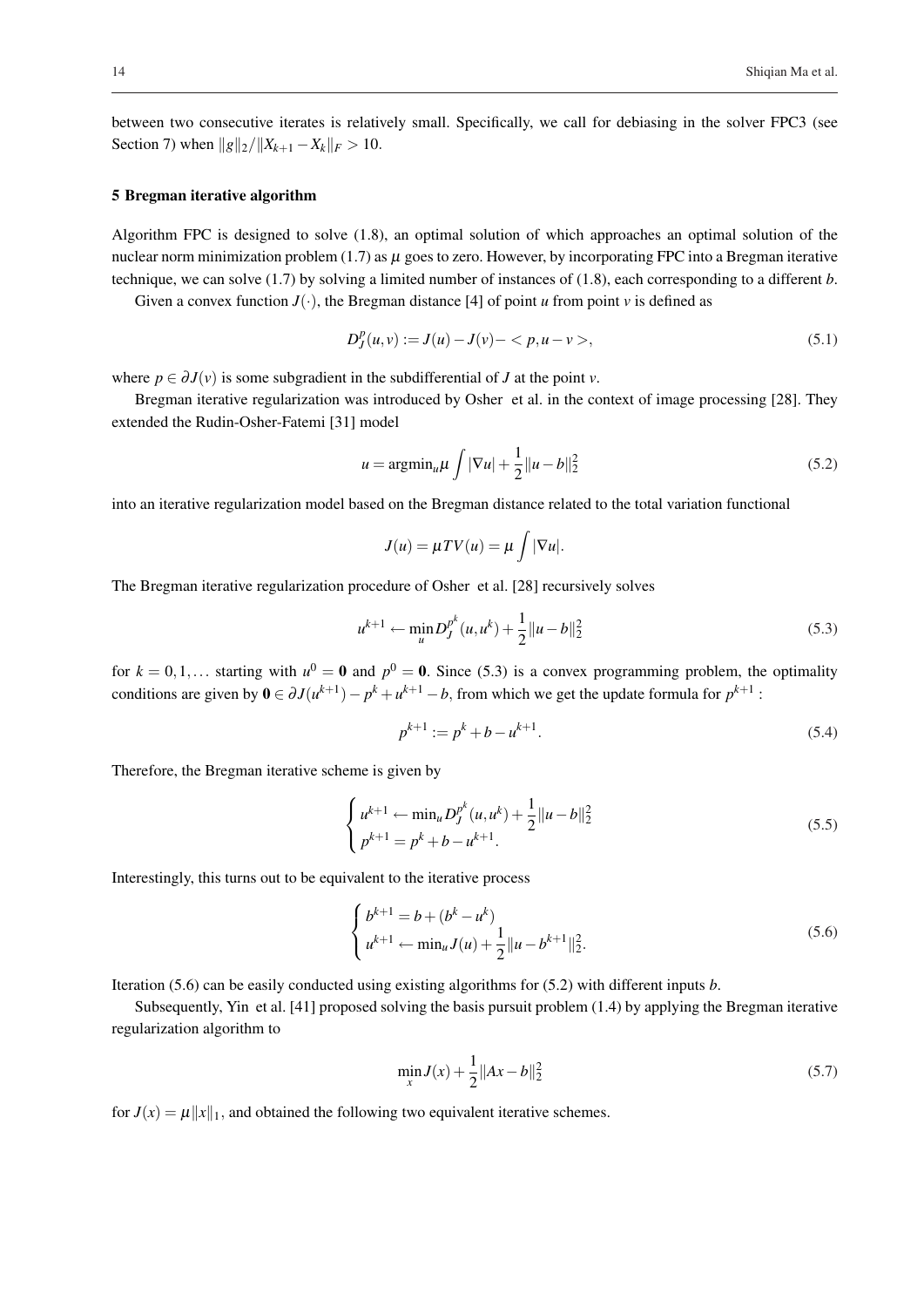- Version 1:  
\n- 
$$
x^0 \leftarrow 0, p^0 \leftarrow 0,
$$
  
\n- for  $k = 0, 1, ...$  do  
\n-  $x^{k+1} \leftarrow \operatorname{argmin}_x D_J^{p^k}(x, x^k) + \frac{1}{2} ||Ax - b||_2^2$   
\n-  $p^{k+1} \leftarrow p^k - A^{\top} (Ax^{k+1} - b)$   
\n- Version 2:  
\n-  $b^0 \leftarrow 0, x^0 \leftarrow 0,$   
\n- for  $k = 0, 1, ...$  do  
\n-  $b^{k+1} \leftarrow b + (b^k - Ax^k)$   
\n-  $x^{k+1} \leftarrow \operatorname{argmin}_x J(x) + \frac{1}{2} ||Ax - b^{k+1}||_2^2.$ 

For the nuclear norm minimization problem (1.7), one can use the same Bregman iterative regularization algorithm. Instead of solving (1.7) directly, one applies the Bregman iterative algorithm to the unconstrained problem (1.8), i.e., one iteratively solves (1.8) by

$$
X^{k+1} \leftarrow \min_{X} D_J^{p^k}(X, X^k) + \frac{1}{2} ||\mathscr{A}(X) - b||_2^2,
$$
\n(5.8)

and updates the subgradient  $p^{k+1}$  by

$$
p^{k+1} := p^k - \mathscr{A}^*(A(X^{k+1}) - b),\tag{5.9}
$$

where  $J(X) = \mu ||X||_{*}.$ 

Equivalently, one can also use the following iterative scheme:

$$
\begin{cases} b^{k+1} \leftarrow b + (b^k - \mathscr{A}(X^k)) \\ X^{k+1} \leftarrow \arg\min_X \mu \|X\|_{*} + \frac{1}{2} \|\mathscr{A}(X) - b^{k+1}\|_{2}^{2} \end{cases} \tag{5.10}
$$

Thus, our Bregman iterative algorithm for nuclear norm minimization (1.7) can be outlined as follows. The last

## Bregman Iterative Algorithm

 $- b^0 \leftarrow \mathbf{0}, X^0 \leftarrow \mathbf{0},$  $-$  for  $k = 0, 1, ...$  do  $-b^{k+1} \leftarrow b + (b^k - \mathcal{A}(X^k)),$  $- X^{k+1}$  ← arg min<sub>*X*</sub>  $μ ||X||_* + \frac{1}{2}$  $\frac{1}{2}$ || $\mathscr{A}(X) - b^{k+1}$ || $\frac{2}{2}$ .

step in it can be solved by Algorithm FPC.

## 6 An approximate SVD based FPC algorithm

Computing singular value decompositions is the main computational cost in Algorithm FPC. One way to reduce the time for computing SVDs is to compute an approximate SVD by a fast Monte Carlo algorithm such as the socalled Linear Time SVD algorithm developed by Drineas et al. [15]. For a given matrix  $A \in \mathbb{R}^{m \times n}$ , and parameters  $c_s, k_s \in \mathbb{Z}^+$  with  $1 \leq k_s \leq c_s \leq n$  and  $\{p_i\}_{i=1}^n$ ,  $p_i \geq 0, \sum_{i=1}^n p_i = 1$ , this algorithm returns an approximation to the largest *k<sup>s</sup>* singular values and corresponding left singular vectors of the matrix *A* in linear *O*(*m*+*n*) time. The Linear Time SVD Algorithm is outlined below.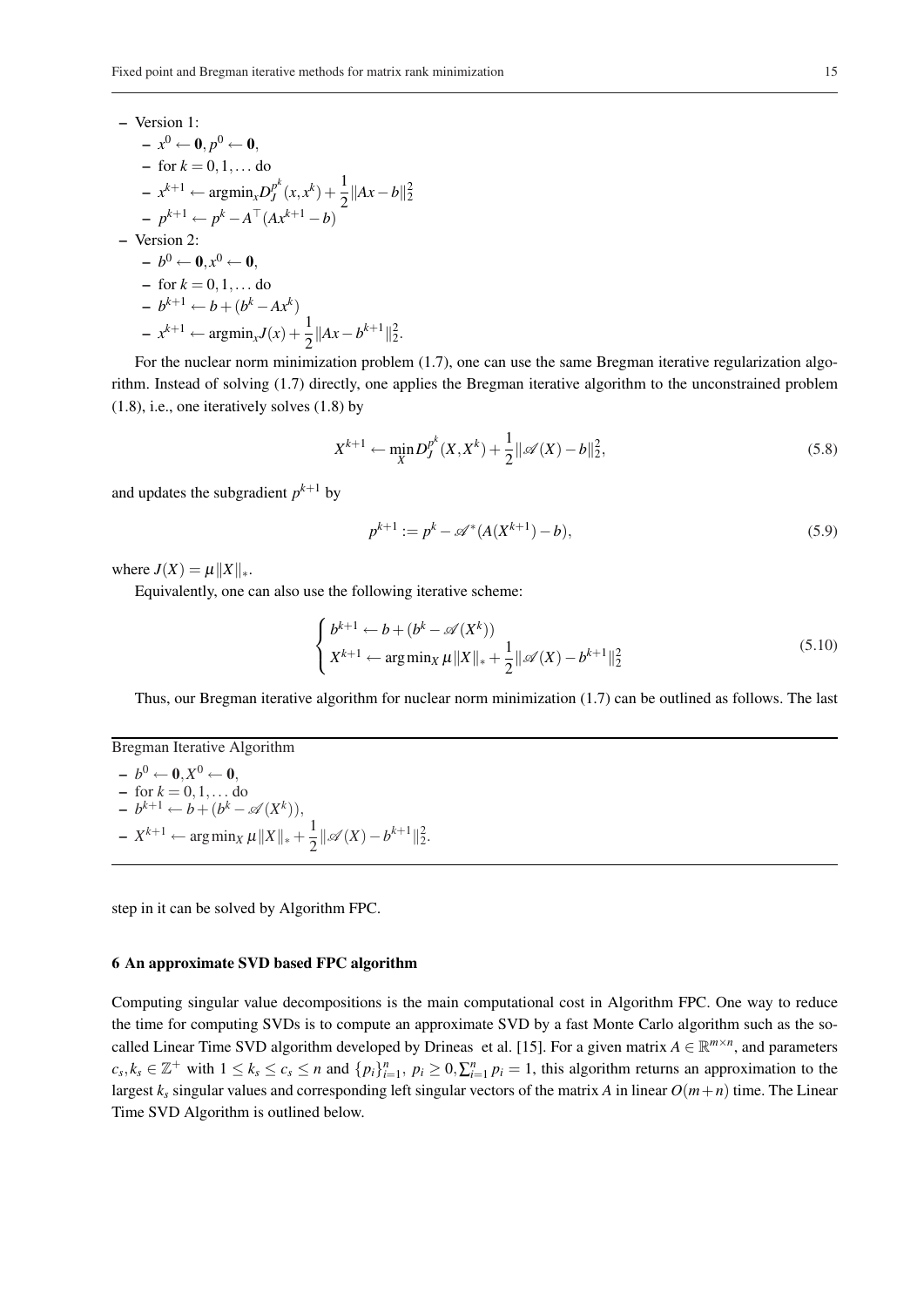## Linear Time Approximate SVD Algorithm[15]

- Input:  $A \in \mathbb{R}^{m \times n}$ ,  $c_s, k_s \in \mathbb{Z}^+$  s.t.  $1 \le k_s \le c_s \le n$ ,  $\{p_i\}_{i=1}^n$  s.t.  $p_i \ge 0, \sum_{i=1}^n p_i = 1$ .  $-$  **Output:**  $H_k \in \mathbb{R}^{m \times k_s}$  and  $\sigma_t(C), t = 1, \ldots, k_s$ .  $-$  For  $t = 1$  to  $c_s$ , • Pick  $i_t \in \mathbb{I},...,n$  with  $Pr[i_t = \alpha] = p_\alpha, \alpha = 1,...,n$ . • Set  $C^{(t)} = A^{(i_t)} / \sqrt{c_s p_{i_t}}$ .  $\sim$  Compute  $C^{\top}C$  and its SVD; say  $C^{\top}C = \sum_{t=1}^{c_s} \sigma_t^2(C) y^t y^{t \top}$ .  $\overline{C}$  - Compute  $h^t = Cy^t / \sigma_t(C)$  for  $t = 1, \ldots, k_s$ .  $-$  Return  $H_{k_s}$ , where  $H_{k_s}^{(t)}$  $a_{k_s}^{(t)} = h^t$ , and  $\sigma_t(C)$ ,  $t = 1, ..., k_s$ .

The outputs  $\sigma_t(C)$ ,  $t = 1, \ldots, k_s$  are approximations to the largest  $k_s$  singular values and  $H_{k_s}^{(t)}$  $f_{k_s}^{(t)}$ ,  $t = 1, ..., k$  are approximations to the corresponding left singular vectors of the matrix *A*. Thus, the SVD of *A* is approximated by

$$
A \approx A_{k_s} := H_{k_s} \text{Diag}(\sigma(C))(A^\top H_{k_s} \text{Diag}(1/\sigma(C))^\top.
$$

Drineas et al. [15] proved that with high probability, the following estimate holds for both  $\xi = 2$  and  $\xi = F$ :

$$
||A - A_{k_s}||_{\xi}^2 \le \min_{D: \text{rank}(D) \le k_s} ||A - D||_{\xi}^2 + \text{poly}(k_s, 1/c_s) ||A||_F^2,
$$
\n(6.1)

where  $poly(k_s, 1/c_s)$  is a polynomial in  $k_s$  and  $1/c_s$ . Thus,  $A_{k_s}$  is a approximation to the best rank- $k_s$  approximation to A. (For any matrix  $M \in \mathbb{R}^{m \times n}$  with SVD  $M = \sum_{i=1}^{r} \sigma_i u_i v_i^{\top}$ , where  $\sigma_1 \geq \ldots \geq \sigma_r > 0, u_i \in \mathbb{R}^m, v_i \in \mathbb{R}^n$ , the best rank-k approximation to *M* is given by  $\bar{M} = \sum_{i=1}^{k} \sigma_i u_i v_i^{\top}$ .

Note that in this algorithm, we compute an exact SVD of a smaller matrix  $C^{\top}C \in \mathbb{R}^{c_s \times c_s}$ . Thus,  $c_s$  determines the speed of this algorithm. If we choose a large  $c_s$ , we need more time to compute the SVD of  $C^{\top}C$ . However, the larger *c<sub>s</sub>* is, the more likely are the  $\sigma_t(C)$ ,  $t = 1, \ldots, k_s$  to be close to the largest  $k_s$  singular values of the matrix *A* since the second term in the right hand side of (6.1) is smaller. In our numerical experiments, we found that we could choose a relatively small  $c<sub>s</sub>$  so that the computational time was reduced without significantly degrading the accuracy. For example, we chose  $c_s = 20$  when  $m = n = 40$ ,  $c_s = 25$  when  $m = n = 100$  and  $c_s = 100$  when  $m = n = 1000$  and obtained very good results.

In our numerical experiments, we set *k<sup>s</sup>* using the following procedure. In the *k*−th iteration, when computing the approximate SVD of  $Y^k = X^k - \tau g^k$ , we set  $k_s$  equal to the number of components in  $\bar{s}_{k-1}$  that are no less than  $\varepsilon_{k_s}$  max $\{\bar{s}_{k-1}\}$ , where  $\varepsilon_{k_s}$  is a small positive number and max $\{\bar{s}_{k-1}\}$  is the largest component in the vector  $\bar{s}_{k-1}$  used to form  $X^k = U^{k-1} \text{Diag}(\bar{s}_{k-1}) V^{k-1}$ . Note that  $k_s$  is non-increasing in this procedure. However, if  $k_s$  is too small at some iteration, the non-expansive property  $(3.1)$  of the shrinkage operator  $S_v$  may be violated since the approximate SVD is not a valid approximation when  $k_s$  is too small. Thus, in Algorithm FPC, if  $(3.1)$  is violated 10 times, we increase  $k<sub>s</sub>$  by 1. Our numerical experience indicates that this technique makes our algorithm very robust.

Our numerical results in Section 7 show that this approximate SVD based FPC algorithm is very fast, robust, and significantly outperforms other solvers (such as SDPT3) in recovering low-rank matrices. One reason for this is that in the approximate SVD algorithm, we compute a low-rank approximation to the original matrix. Hence, the iterative matrices produced by our algorithm are more likely to be low-rank, which is exactly what we want.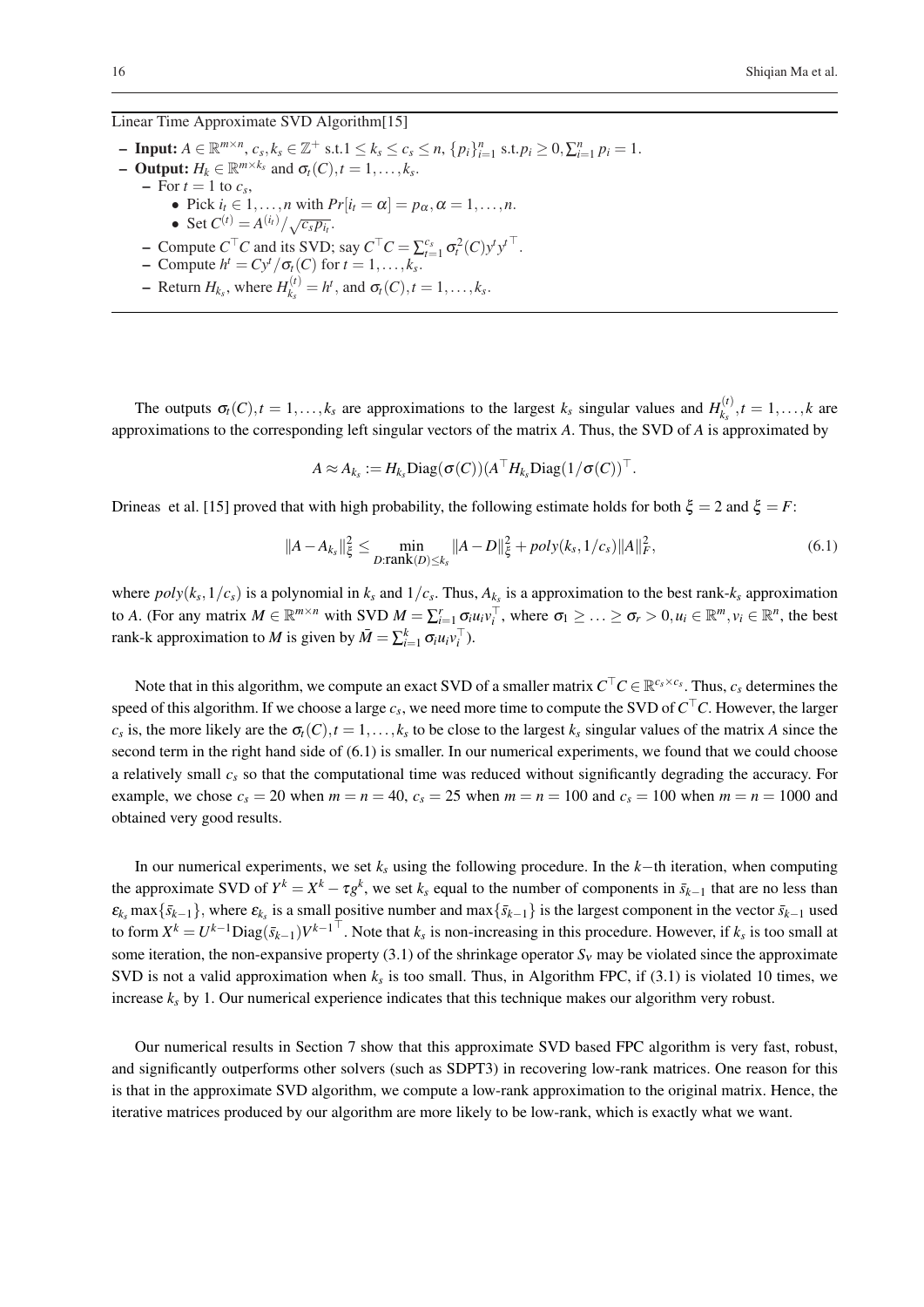#### 7 Numerical results

In this section, we report on the application of our FPC and Bregman iterative algorithms to a series of matrix completion problems of the form (1.2) to demonstrate the ability of these algorithms to efficiently recover low-rank matrices.

To illustrate the performance of our algorithmic approach combined with exact and approximate SVD algorithms, different stopping rules, and with or without debiasing, we tested the following solvers.

- FPC1. Exact SVD, no debiasing, stopping rule: (4.2).
- FPC2. Exact SVD, no debiasing, stopping rule: (4.1) and (4.2).
- FPC3. Exact SVD with debiasing, stopping rule: (4.2).
- FPCA. Approximate SVD, no debiasing, stopping rule: (4.2).
- Bregman. Bregman iterative method using FPC2 to solve the subproblems.

#### 7.1 FPC and Bregman iterative algorithms for random matrices

In our first series of tests, we created random matrices  $M \in \mathbb{R}^{m \times n}$  with rank *r* by the following procedure: we first generated random matrices  $M_L \in \mathbb{R}^{m \times r}$  and  $M_R \in \mathbb{R}^{n \times r}$  with i.i.d. Gaussian entries and then set  $M = M_L M_R^{\top}$ . We then sampled a subset <sup>Ω</sup> of *p* entries uniformly at random. For each problem with *m* × *n* matrix *M*, measurement number *p* and rank *r*, we solved 50 randomly created matrix completion problems. We use  $SR = p/(mn)$ , i.e., the number of measurements divided by the number of entries of the matrix, to denote the sampling ratio. We also list  $FR = r(m+n-r)/p$ , i.e. the dimension of the set of rank *r* matrices divided by the number of measurements, in the tables. Note that if  $FR > 1$ , then there is always an infinite number of matrices with rank *r* with the given entries, so we cannot hope to recover the matrix in this situation. We use *NS* to denote the number of matrices that are recovered successfully. We use *AT* to denote the average time (seconds) for the examples that are successfully solved.

We used the relative error

$$
rel. err. := \frac{\|X_{opt} - M\|_F}{\|M\|_F}
$$

to estimate the closeness of  $X_{opt}$  to *M*, where  $X_{opt}$  is the "optimal" solution to (1.10) produced by our algorithms. We declared *M* to be recovered if the relative error was less than  $10^{-3}$ , which is the criterion used in [29] and [9]. We use *RA*, *RU*, *RL* to denote the average, largest and smallest relative error of the successfully recovered matrices, respectively.

We summarize the parameter settings used by the algorithms in Table 1. We also set the maximum number of iterations allowed for solving each subproblem in FPC equal to 500, i.e., if the stopping rules (4.2) (and (4.1)) are not satisfied after 500 iterations, we terminate the subproblem and decrease  $\mu$  to start the next subproblem.

|  | <b>Table 1</b> Parameters in Algorithm FPC |  |  |  |
|--|--------------------------------------------|--|--|--|
|--|--------------------------------------------|--|--|--|

| <b>FPC</b> | $\bar{\mu} = 10^{-8}, \mu_1 =   \mathscr{A}^*b  _2, \eta_\mu = 1/4, \tau = 1, xtol = 10^{-10}, gtol = 10^{-4}$                                                                                                                                                             |
|------------|----------------------------------------------------------------------------------------------------------------------------------------------------------------------------------------------------------------------------------------------------------------------------|
|            | $m = n = 40$ $c_s = 20$ , $\varepsilon_{k_s} = \overline{10^{-2}, p_i = 1/n, \forall i}$<br>Approx SVD $m = n = 100$ $c_s = 25$ , $\varepsilon_k = 10^{-2}$ , $p_i = 1/n$ , $\forall i$<br>$m = n = 1000$   $c_s = 100, \varepsilon_{k_s} = 10^{-2}, p_i = 1/n, \forall i$ |

All numerical experiments were run in MATLAB 7.3.0 on a Dell Precision 670 workstation with an Intel Xeon(TM) 3.4GHZ CPU and 6GB of RAM.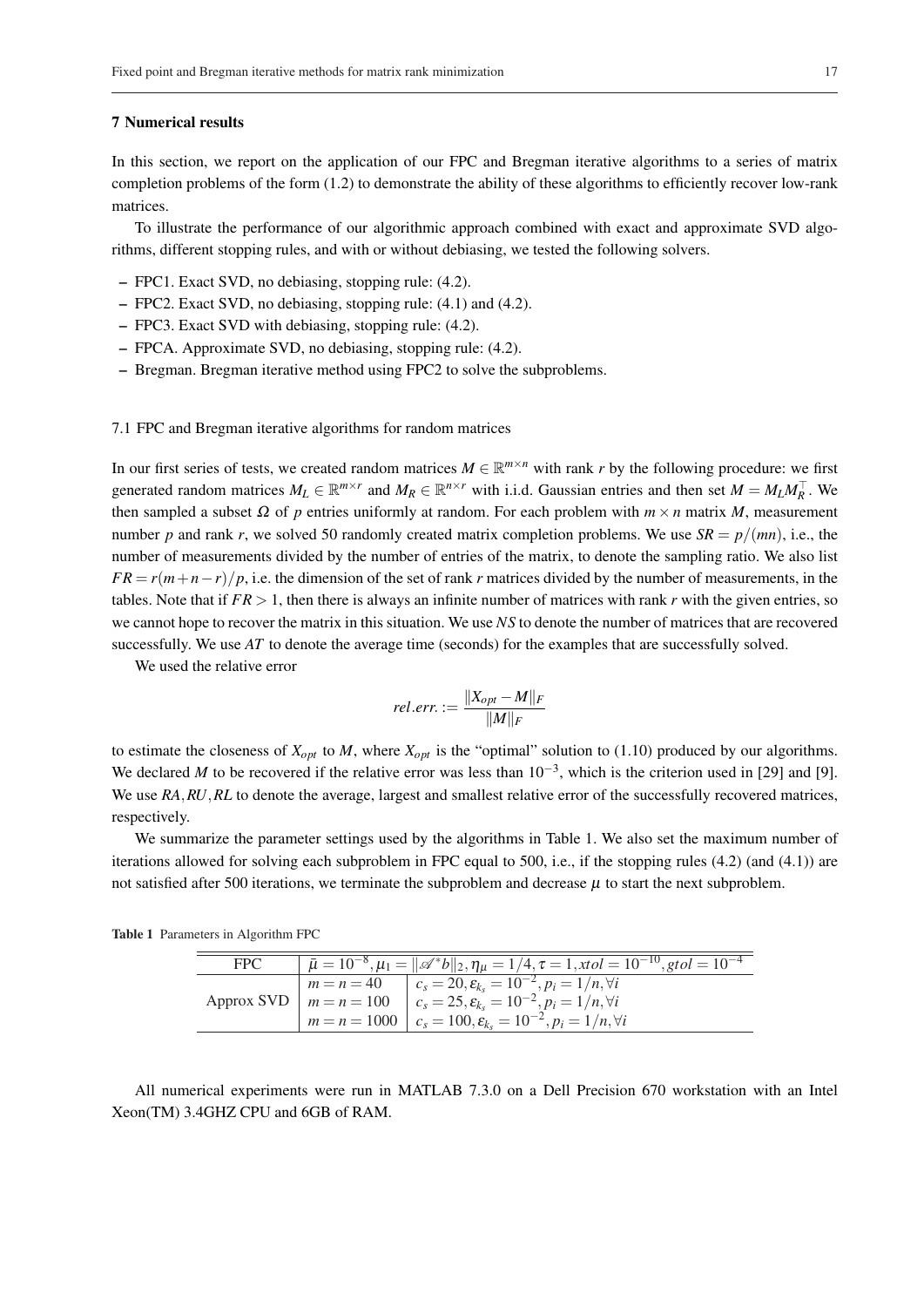The comparisons between FPC1, FPC2, FPC3 and SDPT3 for small matrix completion problems are presented in Table 2. From Table 2 we can see that FPC1 and FPC2 achieve almost the same recoverability and relative error, which means that as long as we set *xtol* to be very small (like  $10^{-10}$ ), we only need to use (4.2) as the stopping rule for the inner iterations. That is, use of stopping rule (4.1) does not affect the performance of the algorithm. Of course FPC2 costs more time than FPC1 since more iterations are sometimes needed to satisfy the stopping rules in FPC2. While FPC3 can improve the recoverability, it costs more time for performing debiasing. SDPT3 seems to obtain more accurate solutions than FPC1, FPC2 or FPC3.

| $\mathbf{r}$   | FR     | Solver                   | <b>NS</b>       | AT    | RA         | RU        | RL         |
|----------------|--------|--------------------------|-----------------|-------|------------|-----------|------------|
| $\mathbf{1}$   | 0.0988 | FPC1                     | 50              | 1.81  | $1.67e-9$  | $1.22e-8$ | $6.06e-10$ |
|                |        | FPC <sub>2</sub>         | 50              | 3.61  | $1.32e-9$  | $1.20e-8$ | $2.55e-10$ |
|                |        | FPC3                     | 50              | 16.81 | $1.06e-9$  | $2.22e-9$ | 5.68e-10   |
|                |        | SDPT3                    | 50              | 1.81  | $6.30e-10$ | $3.46e-9$ | $8.72e-11$ |
| $\mathfrak{2}$ | 0.1950 | FPC1                     | $\overline{42}$ | 3.05  | 1.01e-6    | $4.23e-5$ | 8.36e-10   |
|                |        | FPC <sub>2</sub>         | 42              | 17.97 | 1.01e-6    | $4.23e-5$ | $2.78e-10$ |
|                |        | FPC3                     | 49              | 16.86 | $1.26e-5$  | $3.53e-4$ | $7.62e-10$ |
|                |        | SDPT3                    | 44              | 1.90  | $1.50e-9$  | 7.18e-9   | $1.82e-10$ |
| $\overline{3}$ | 0.2888 | $\overline{\text{FPC1}}$ | 35              | 5.50  | $9.72e-9$  | $2.85e-8$ | $1.93e-9$  |
|                |        | FPC <sub>2</sub>         | 35              | 20.33 | $2.17e-9$  | 1.41e-8   | 3.88e-10   |
|                |        | FPC3                     | 42              | 16.87 | 3.58e-5    | $7.40e-4$ | $1.34e-9$  |
|                |        | SDPT3                    | 37              | 1.95  | $2.66e-9$  | 1.58e-8   | $3.08e-10$ |
| 4              | 0.3800 | FPC1                     | 22              | 9.08  | 7.91e-5    | 5.46e-4   | $3.57e-9$  |
|                |        | FPC <sub>2</sub>         | 22              | 18.43 | 7.91e-5    | 5.46e-4   | 4.87e-10   |
|                |        | FPC3                     | 29              | 16.95 | $3.83e-5$  | $6.18e-4$ | $2.57e-9$  |
|                |        | SDPT3                    | 29              | 2.09  | 1.18e-8    | $7.03e-8$ | $7.97e-10$ |
| 5              | 0.4688 | FPC1                     | 1               | 10.41 | $2.10e-8$  | $2.10e-8$ | $2.10e-8$  |
|                |        | FPC <sub>2</sub>         | $\mathbf{1}$    | 17.88 | $2.70e-9$  | $2.70e-9$ | $2.70e-9$  |
|                |        | FPC3                     | 5               | 16.70 | 1.78e-4    | $6.73e-4$ | 6.33e-9    |
|                |        | SDPT3                    | 8               | 2.26  | 1.83e-7    | 8.12e-7   | 2.56e-9    |
| 6              | 0.5550 | FPC1                     | $\overline{0}$  |       |            |           |            |
|                |        | FPC <sub>2</sub>         | $\theta$        |       |            |           |            |
|                |        | FPC3                     | $\overline{0}$  |       |            |           |            |
|                |        | SDPT3                    | 1               | 2.87  | $6.58e-7$  | $6.58e-7$ | 6.58e-7    |

Table 2 Comparisons of FPC1, FPC2, FPC3 and SDPT3 for randomly created small matrix completion problems (m=n=40, p=800,  $SR=0.5$ 

To illustrate the performance of Bregman iterative algorithm, we compare the results of our Bregman iterative algorithm and FPC2 in Table 3. From our numerical experience, for those problems for which the Bregman iterative algorithm greatly improves the recoverability, the Bregman iterative algorithm usually takes 2 to 3 iterations. Thus, in our numerical tests, we fixed the number of subproblems solved by our Bregman algorithm to 3. Since our Bregman algorithm achieves as good a relative error as the FPC algorithm, we only report how many of the examples that are successfully recovered by FPC, are improved greatly by using our Bregman iterative algorithm. In Table 3, NIM is the number of examples that the Bregman iterative algorithm outperformed FPC2 greatly (the relative errors obtained from FPC2 were at least  $10^4$  times larger than those obtained by the Bregman algorithm). From Table 3 we can see that for more than half of the examples successfully recovered by FPC2, the Bregman iterative algorithm improved the relative errors greatly (from [1e-10, 1e-9] to [1e-16, 1e-15]). Of course the run times for the Bregman iterative algorithm were about three times that for algorithm FPC2, since the former calls the latter three times to solve the subproblems.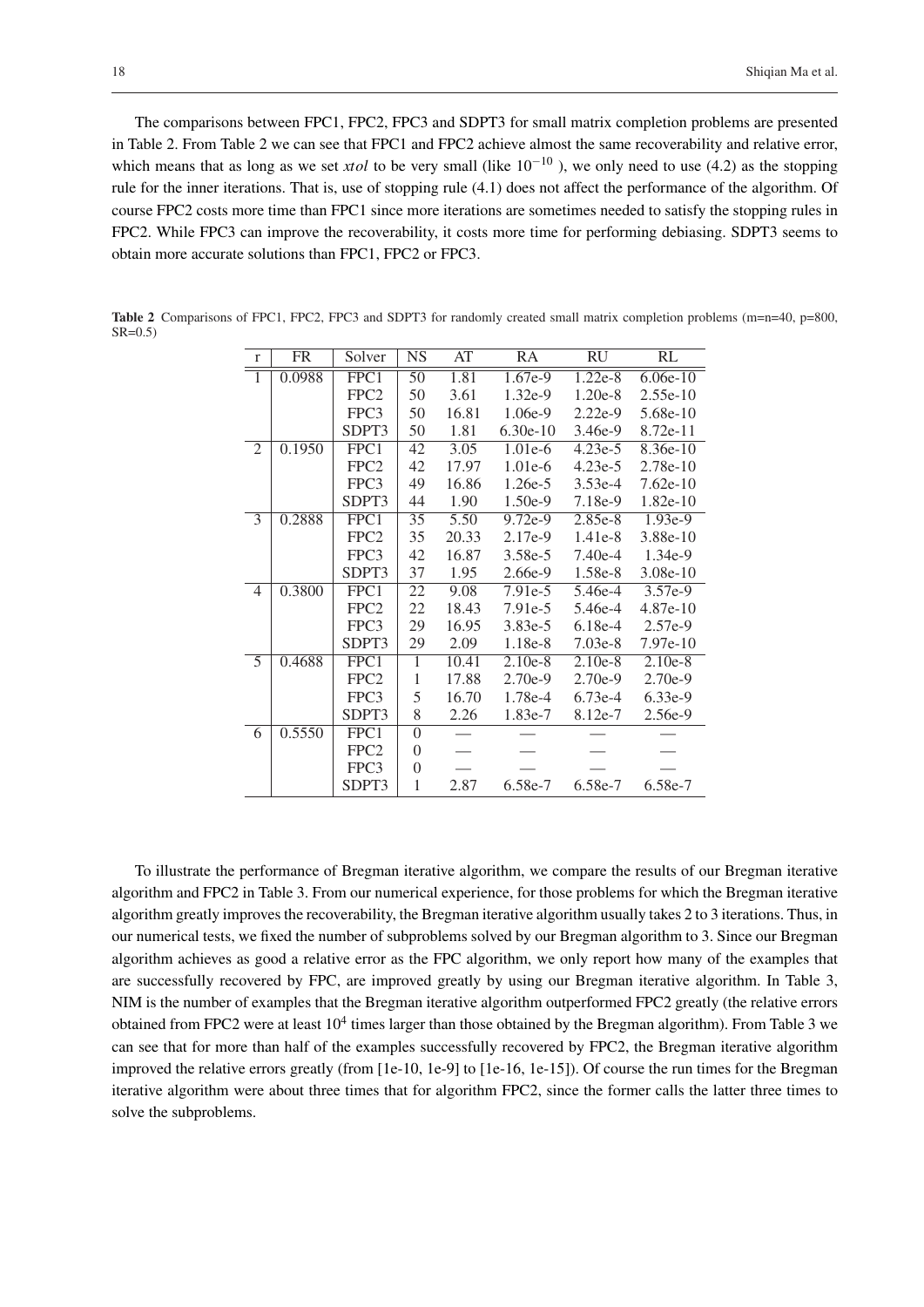|   | Problem |              |           | FPC <sub>2</sub> | <b>Bregman</b>                 |            |  |  |
|---|---------|--------------|-----------|------------------|--------------------------------|------------|--|--|
| r | FR.     | $NIM$ $(NS)$ | -RU       | RL.              | <b>RU</b>                      | RL.        |  |  |
|   | 0.0988  | 32(50)       | $2.22e-9$ |                  | $2.55e-10$   1.87e-15 3.35e-16 |            |  |  |
|   | 0.1950  | 29(42)       | $5.01e-9$ | $2.80e-10$       | $2.96e-15$                     | 6.83e-16   |  |  |
|   | 0.2888  | 24(35)       | 2.77e-9   | 3.88e-10         | $2.93e-15$                     | $1.00e-15$ |  |  |
|   | 0.3800  | 10(22)       | $5.51e-9$ | $4.87e-10$       | $3.11e-15$ $1.30e-15$          |            |  |  |

Table 3 Numerical results of Bregman iterative method for small matrix completion problems (m=n=40, p=800, SR=0.5)

In the following, we discuss the numerical results obtained by our approximate SVD based FPC algorithm (FPCA). We will see from these numerical results that FPCA achieves much better recoverability and is much faster than any of the solvers FPC1, FPC2, FPC3 or SDPT3.

We present the numerical results of FPCA for small  $(m=n=40)$ , medium  $(m=n=100)$  and large  $(m=n=1000)$ problems in Tables 4, 5 and 6, respectively. Since we found that  $xtol = 1e - 6$  is small enough to guarantee very good recoverability, we set  $xtol = 1e - 6$  in algorithm FPCA and used only (4.2) as stopping rule for the inner iterations. From these tables, we can see that our FPCA algorithm is much more powerful than SDPT3 for randomly created matrix completion problems. When  $m = n = 40$  and  $p = 800$ , and the rank *r* was less than or equal to 8, FPCA recovered the matrices in all 50 examples. When rank  $r = 9$ , it failed on only one example. Even for rank  $r = 10$ , which is almost the largest rank that satisfies  $FR \le 1$ , FPCA still recovered the solution in more than 60% of the examples. However, SDPT3 started to fail to recover the matrices when the rank  $r = 2$ . When  $r = 6$ , there was only one example out of 50 where the correct solution matrix was recovered. When  $r \ge 7$ , none of the 50 examples could be recovered. For the medium sized matrices ( $m = n = 100$ ) we used  $p = 2000$ , which is only a 20% measurement rate, FPCA recovered the matrices in all 50 examples when  $r < 4$ . For  $r = 5,6,7$ , FPCA recovered the matrices in most of the examples (more than nearly 90%). When  $r = 8$ , more than 60% of the matrices were recovered successfully by FPCA. Even when *r* = 9, FPCA still recovered 2 matrices. However, SDPT3 could not recover all of the matrices even when the rank  $r = 1$  and none of the matrices were recovered when  $r \geq 4$ . When we increased the number of measurements to 3000, we recovered the matrices in all 50 examples up to rank  $r = 12$ . When  $r = 13, 14$ , we still recovered most of them. However, SDPT3 started to fail for some matrices when  $r = 3$ . When  $r \geq 8$ , SDPT3 failed to recover any of the matrices. We can also see that for the medium sized problems, FPCA was much faster than SDPT3. For the large problems  $(m = n = 1000)$ , we used a sample ratio of 0.2 (i.e., we sampled 20% of the elements of the matrices). Also, for each rank *r*, we created only 10 examples to save time. We can see from Table 6 that FPCA took less than 27 minutes to recover the matrix in each of the examples in which the rank *r* was between 50 and 60. The relative errors were consistently of order 1e-6. With 20% measurements, FPCA can recover even larger rank matrices. We do not report these numerical results here to conserve space. In contrast, SDPT3 can barely solve a matrix completion problem of size  $1000 \times 1000$ .

#### 7.2 Results for real problems

In this section, we consider matrix completion problems based on two real data sets: the Jester joke data set [20] and the DNA data set [32]. The Jester joke data set contains 4.1 million ratings for 100 jokes from 73,421 users and is available on the website http://www.ieor.berkeley.edu/˜Egoldberg/jester-data/. Since the number of jokes is only 100, but the number of users is quite large, we randomly selected  $n<sub>u</sub>$  users to get a modestly sized matrix for testing purpose. As in [34], we randomly held out two ratings for each user. Since some entries in the matrix are missing, we cannot compute the relative error as we did for the randomly created matrices. Instead, we computed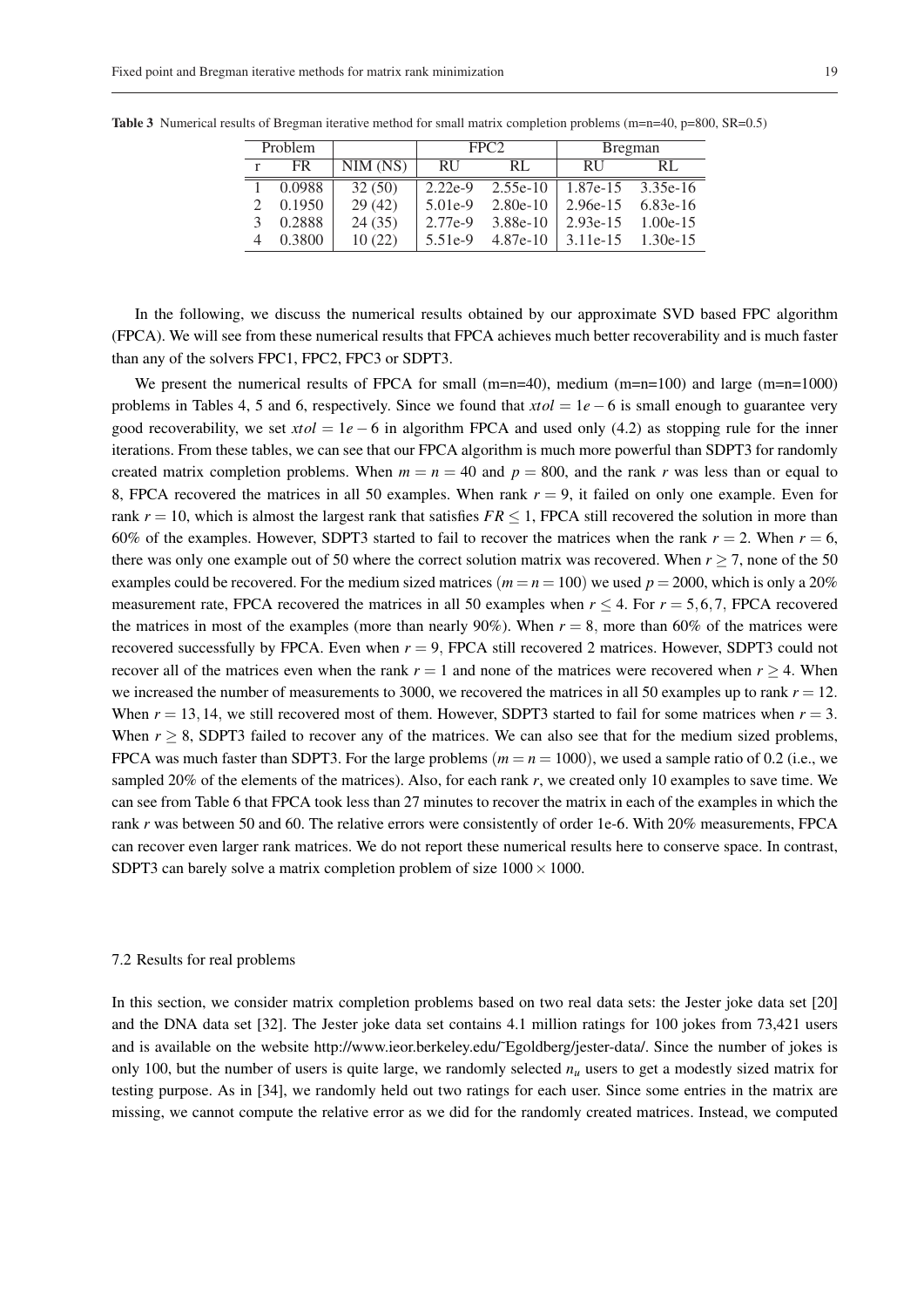|    | Problems |          |      | <b>FPCA</b> |           |           |           |      | SDPT3      |           |            |
|----|----------|----------|------|-------------|-----------|-----------|-----------|------|------------|-----------|------------|
| r  | FR       | NS       | AT   | RA          | RU        | RL        | <b>NS</b> | AT   | RA         | RU        | RL         |
|    | 0.0988   | 50       | 4.24 | $6.60e-7$   | $2.26e-6$ | 1.37e-7   | 50        | 1.84 | $6.30e-10$ | $3.46e-9$ | $8.70e-11$ |
| 2  | 0.1950   | 50       | 4.35 | $1.08e-6$   | $2.75e-6$ | 3.68e-7   | 44        | 1.93 | $1.50e-9$  | 7.18e-9   | $1.82e-10$ |
| 3  | 0.2888   | 50       | 4.83 | $1.83e-6$   | 6.47e-6   | 8.63e-7   | 37        | 1.99 | $2.66e-9$  | 1.58e-8   | $3.10e-10$ |
| 4  | 0.3800   | 50       | 4.92 | $2.56e-6$   | $5.93e-6$ | $1.19e-6$ | 29        | 2.12 | $1.18e-8$  | $7.03e-8$ | $8.00e-10$ |
| 5  | 0.4688   | 50       | 5.06 | 3.38e-6     | 1.28e-5   | $1.60e-6$ | 8         | 2.30 | 1.83e-7    | 8.12e-7   | $2.60e-9$  |
| 6  | 0.5550   | 50       | 5.48 | $3.72e-6$   | $8.14e-6$ | $1.77e-6$ |           | 2.89 | 6.58e-7    | 6.58e-7   | 6.58e-7    |
| 7  | 0.6388   | 50       | 5.79 | 4.78e-6     | $9.92e-6$ | $2.90e-6$ | $\theta$  |      |            |           |            |
| 8  | 0.7200   | 50       | 6.03 | 8.57e-6     | 4.48e-5   | $4.22e-6$ | $\Omega$  |      |            |           |            |
| 9  | 0.7987   | 49       | 6.75 | $1.27e-5$   | 7.64e-5   | $4.24e-6$ | $\Omega$  |      |            |           |            |
| 10 | 0.8750   | 32       | 8.71 | 7.49e-5     | 6.34e-4   | $1.00e-5$ | $\Omega$  |      |            |           |            |
| 11 | 0.9487   | $\Omega$ |      |             |           |           |           |      |            |           |            |

Table 4 Numerical results for FPCA and SDPT3 for randomly created small matrix completion problems (m=n=40, p=800, SR=0.5)

Table 5 Numerical results for FPCA and SDPT3 for randomly created medium matrix completion problems (m=n=100)

|      |                | Problems               |                        |                        |       | <b>FPCA</b>     |                 |           |                        |                 | SDPT3           |                          |            |
|------|----------------|------------------------|------------------------|------------------------|-------|-----------------|-----------------|-----------|------------------------|-----------------|-----------------|--------------------------|------------|
| p    | $\mathbf{r}$   | $\overline{\text{SR}}$ | $\overline{\text{FR}}$ | $\overline{\text{NS}}$ | AT    | $\overline{RA}$ | $\overline{RU}$ | RL        | $\overline{\text{NS}}$ | $\overline{AT}$ | $\overline{RA}$ | $\overline{\mathrm{RU}}$ | RL         |
| 2000 | 1              | $\overline{0.2}$       | 0.0995                 | 50                     | 7.94  | $6.11e-6$       | $2.13e-5$       | $2.99e-6$ | 47                     | 15.10           | $1.55e-9$       | $1.83e-8$                | $1.40e-10$ |
| 2000 | $\overline{2}$ | 0.2                    | 0.1980                 | 50                     | 8.17  | $6.51e-6$       | 1.78e-5         | $3.20e-6$ | 31                     | 16.02           | 7.95e-9         | 8.69e-8                  | $5.20e-10$ |
| 2000 | 3              | 0.2                    | 0.2955                 | 50                     | 9.09  | 7.36e-6         | 1.48e-5         | $4.20e-6$ | 13                     | 19.23           | 1.05e-4         | 9.70e-4                  | 9.08e-10   |
| 2000 | 4              | 0.2                    | 0.3920                 | 50                     | 9.33  | 1.09e-5         | 5.14e-5         | 6.79e-6   | $\Omega$               |                 |                 |                          |            |
| 2000 | 5              | 0.2                    | 0.4875                 | 49                     | 9.91  | 2.99e-5         | 3.79e-4         | $8.4e-6$  | $\Omega$               |                 |                 |                          |            |
| 2000 | 6              | 0.2                    | 0.5820                 | 47                     | 10.81 | 3.99e-5         | 2.92e-4         | 1.12e-5   | $\Omega$               |                 |                 |                          |            |
| 2000 | 7              | 0.2                    | 0.6755                 | 44                     | 12.63 | 8.87e-5         | 8.99e-4         | 1.26e-5   | $\Omega$               |                 |                 |                          |            |
| 2000 | 8              | 0.2                    | 0.7680                 | 31                     | 16.30 | $1.24e-4$       | 5.49e-4         | 3.19e-5   | $\theta$               |                 |                 |                          |            |
| 2000 | 9              | 0.2                    | 0.8595                 | $\overline{2}$         | 17.88 | $6.19e-4$       | 8.64e-4         | $3.74e-4$ | $\theta$               |                 |                 |                          |            |
| 2000 | 10             | 0.2                    | 0.9500                 | $\overline{0}$         |       |                 |                 |           | $\theta$               |                 |                 |                          |            |
| 3000 | $\mathbf{1}$   | 0.3                    | 0.0663                 | $\overline{50}$        | 8.39  | 1.83e-6         | $4.34e-6$       | 8.65e-7   | $\overline{50}$        | 36.68           | $2.01e-10$      | $9.64e-10$               | $7.52e-11$ |
| 3000 | 2              | 0.3                    | 0.1320                 | 50                     | 8.53  | 1.86e-6         | $4.40e-6$       | 1.10e-6   | 50                     | 36.50           | 1.13e-9         | 2.97e-9                  | $1.77e-10$ |
| 3000 | 3              | 0.3                    | 0.1970                 | 50                     | 9.30  | $2.11e-6$       | $3.19e-6$       | 1.15e-6   | 46                     | 38.50           | 1.28e-5         | 5.89e-4                  | $2.10e-10$ |
| 3000 | 4              | 0.3                    | 0.2613                 | 50                     | 9.72  | 2.88e-6         | 5.41e-6         | 1.77e-6   | 42                     | 41.28           | 4.60e-6         | 1.21e-4                  | $4.53e-10$ |
| 3000 | 5              | 0.3                    | 0.3250                 | 50                     | 9.87  | $3.60e-6$       | $6.90e-6$       | $2.56e-6$ | 32                     | 43.92           | 7.82e-8         | 1.50e-6                  | 1.23e-9    |
| 3000 | 6              | 0.3                    | 0.3880                 | 50                     | 9.96  | $3.93e-6$       | $5.93e-6$       | $2.47e-6$ | 17                     | 49.60           | 3.44e-7         | $4.29e-6$                | 3.68e-9    |
| 3000 | 7              | 0.3                    | 0.4503                 | 50                     | 10.19 | 4.27e-6         | $7.30e-6$       | $3.20e-6$ | 3                      | 59.18           | 1.43e-4         | 4.28e-4                  | 1.57e-7    |
| 3000 | 8              | 0.3                    | 0.5120                 | 50                     | 10.65 | 4.38e-6         | 7.55e-6         | $3.31e-6$ | $\theta$               |                 |                 |                          |            |
| 3000 | 9              | 0.3                    | 0.5730                 | 50                     | 11.74 | $5.01e-6$       | $7.29e-6$       | $3.99e-6$ | $\Omega$               |                 |                 |                          |            |
| 3000 | 10             | 0.3                    | 0.6333                 | 50                     | 11.76 | $6.30e-6$       | $1.08e-5$       | $4.59e-6$ | $\Omega$               |                 |                 |                          |            |
| 3000 | 11             | 0.3                    | 0.6930                 | 50                     | 12.08 | 8.29e-6         | $2.65e-5$       | 5.47e-6   | $\Omega$               |                 |                 |                          |            |
| 3000 | 12             | 0.3                    | 0.7520                 | 50                     | 13.67 | 2.64e-5         | $4.27e-4$       | $6.10e-6$ | $\Omega$               |                 |                 |                          |            |
| 3000 | 13             | 0.3                    | 0.8103                 | 48                     | 16.00 | 2.95e-5         | $2.36e-4$       | 9.50e-6   | $\Omega$               |                 |                 |                          |            |
| 3000 | 14             | 0.3                    | 0.8680                 | 40                     | 20.51 | 1.35e-4         | 9.36e-4         | 1.24e-5   | $\Omega$               |                 |                 |                          |            |
| 3000 | 15             | 0.3                    | 0.9250                 | $\Omega$               |       |                 |                 |           | $\overline{0}$         |                 |                 |                          |            |
| 3000 | 16             | 0.3                    | 0.9813                 | $\Omega$               |       |                 |                 |           | $\theta$               |                 |                 |                          |            |

the Normalized Mean Absolute Error (NMAE) as in [20] and [34]. The Mean Absolute Error (MAE) is defined as

$$
MAE = \frac{1}{2N} \sum_{i=1}^{N} |\hat{r}_{i_1}^i - r_{i_1}^i| + |\hat{r}_{i_2}^i - r_{i_2}^i|,\tag{7.1}
$$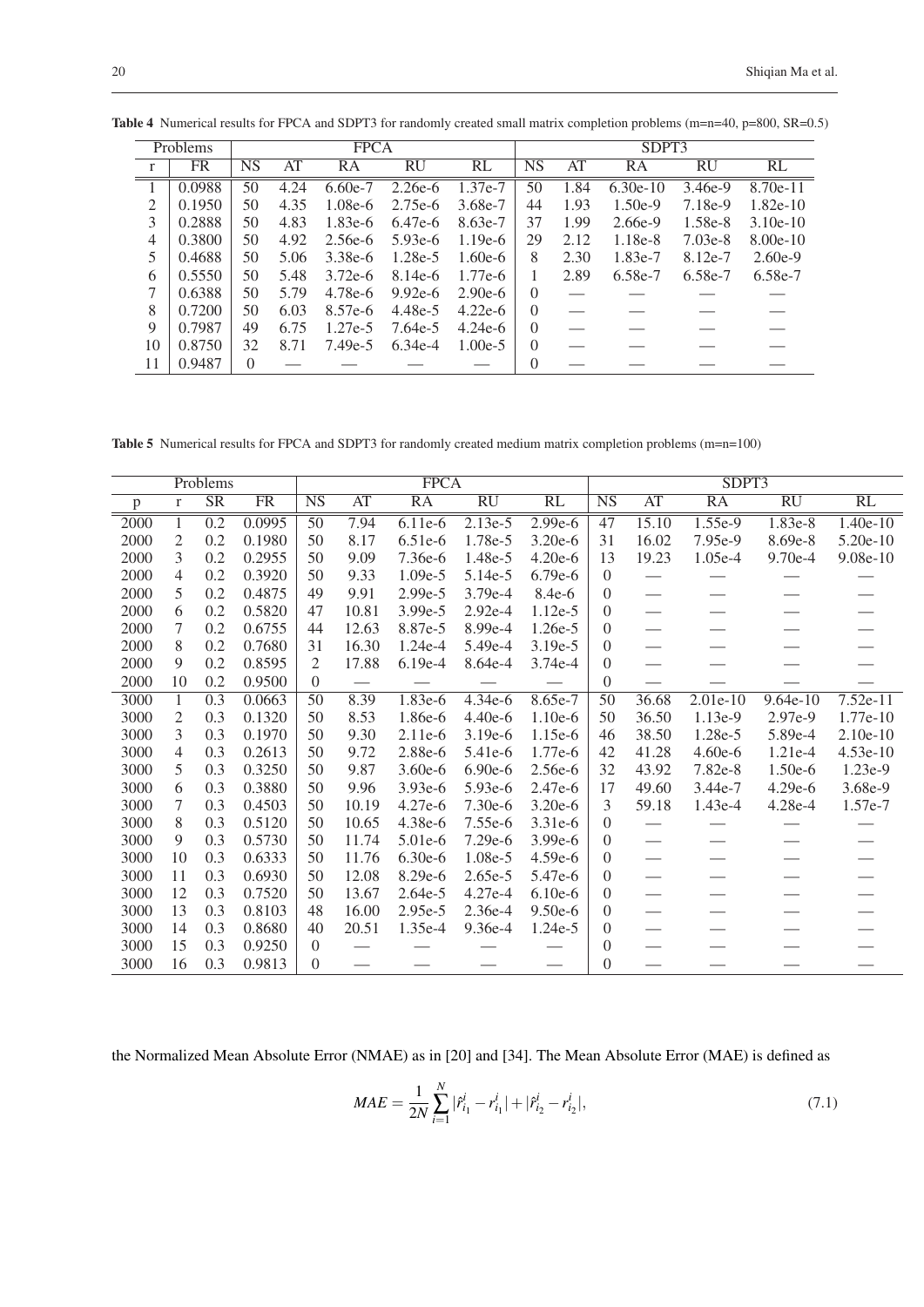| r  | FR     | NS | AT     | R A       | <b>RU</b> | RL        |
|----|--------|----|--------|-----------|-----------|-----------|
| 50 | 0.4875 | 10 | 1500.7 | $2.73e-6$ | $2.84e-6$ | $2.61e-6$ |
| 51 | 0.4970 | 10 | 1510.2 | $2.75e-6$ | $2.80e-6$ | $2.69e-6$ |
| 52 | 0.5065 | 10 | 1515.0 | $2.80e-6$ | 2.88e-6   | $2.68e-6$ |
| 53 | 0.5160 | 10 | 1520.6 | $2.79e-6$ | $2.92e-6$ | $2.69e-6$ |
| 54 | 0.5254 | 10 | 1535.9 | $2.77e-6$ | 2.88e-6   | $2.66e-6$ |
| 55 | 0.5349 | 10 | 1543.6 | $2.80e-6$ | 2.98e-6   | $2.72e-6$ |
| 56 | 0.5443 | 10 | 1556.3 | $2.78e-6$ | 2.96e-6   | $2.60e-6$ |
| 57 | 0.5538 | 10 | 1567.3 | $2.74e-6$ | $2.86e-6$ | $2.57e-6$ |
| 58 | 0.5632 | 10 | 1586.4 | $2.69e-6$ | $2.79e-6$ | $2.60e-6$ |
| 59 | 0.5726 | 10 | 1576.1 | $2.66e-6$ | $2.80e-6$ | $2.52e-6$ |
| 60 | 0.5820 | 10 | 1602.0 | $2.55e-6$ | $2.64e-6$ | $2.49e-6$ |

Table 6 Numerical results of FPCA for randomly created large matrix completion problems (m=n=1000, p=2e+5, SR=0.2)

where  $r_j^i$  and  $\hat{r}_j^i$  are the withheld and predicted ratings of movie *j* by user *i*, respectively, for  $j = i_1, i_2$ . NMAE is defined as

$$
NMAE = \frac{MAE}{r_{\text{max}} - r_{\text{min}}},\tag{7.2}
$$

where *r*<sub>min</sub> and *r*<sub>max</sub> are lower and upper bounds for the ratings. Since all ratings are scaled to the range [−10,+10], we have  $r_{\text{min}} = -10$  and  $r_{\text{max}} = 10$ .

The numerical results for the Jester data set using FPC1 and FPCA are presented in Tables 7 and 8, respectively. In these two tables,  $\sigma_{\text{max}}$  and  $\sigma_{\text{min}}$  are the largest and smallest positive singular values of the recovered matrices, and *rank* is the rank of the recovered matrices. The distributions of the singular values of the recovered matrices are shown in Figures 1 and 2. From Tables 7 and 8 we can see that by using FPC1 and FPCA to recover these matrices, we can get relatively low NMAEs, which are comparable to the results shown in [34] and [20].

Table 7 Numerical results of FPC1 for Jester joke data set

| num.user | num.samp | samp.ratio | rank | $\sigma_{\text{max}}$ | $\sigma_{\min}$ | <b>NMAE</b> | Time     |
|----------|----------|------------|------|-----------------------|-----------------|-------------|----------|
| 100      | 7172     | 0.7172     | 79.  | 285.6520              | 3.4916e-004     | 0.1727      | 34.3     |
| 1000     | 71152    | 0.7115     | 100  | 786.3651              | 38.4326         | 0.1667      | 304 8125 |
| 2000     | 140691   | 0.7035     | 100  | $1.1242e+003$         | 65.0607         | 0.1582      | 661.6563 |

Table 8 Numerical results of FPCA for Jester joke data set  $(c<sub>s</sub>$  is the number of rows we picked for approximated SVD)

| num.user | num.samp | samp.ratio | $\mathcal{E}_{k}$ | $c_{s}$ | rank | $\sigma_{\text{max}}$ | $\sigma_{\min}$ | <b>NMAE</b> | Time          |
|----------|----------|------------|-------------------|---------|------|-----------------------|-----------------|-------------|---------------|
| 100      | 7172     | 0.7172     | 1e-2.             | 25      | 20   | 295.1449              | 32.6798         | 0.1627      | 26.7344       |
| 1000     | 71152    | 0.7115     | $1e-2$            | 100     | 85   | 859 2710              | 48.0393         | 0.2008      | 808.5156      |
| 1000.    | 71152    | 0.7115     | $1e-4$            | 100     | 90   | 8594588               | 44.6220         | 0.2101      | 778 5625      |
| 2000     | 140691   | 0.7035     | $1e-4$            | 200     | 100  | $1.1518e+003$         | 63.5244         | 0.1564      | $1.1345e+003$ |

We also used two data sets of DNA microarrays from [32]. These data sets are available on the website http://cellcyclewww.stanford.edu/. The first microarray data set is a matrix that represents the expression of 6178 genes in 14 experiments based on the Elutriation data set in [32]. The second microarray data set is based on the Cdc15 data set in [32], and represents the expression of 6178 genes in 24 experiments. However, some entries in these two matrices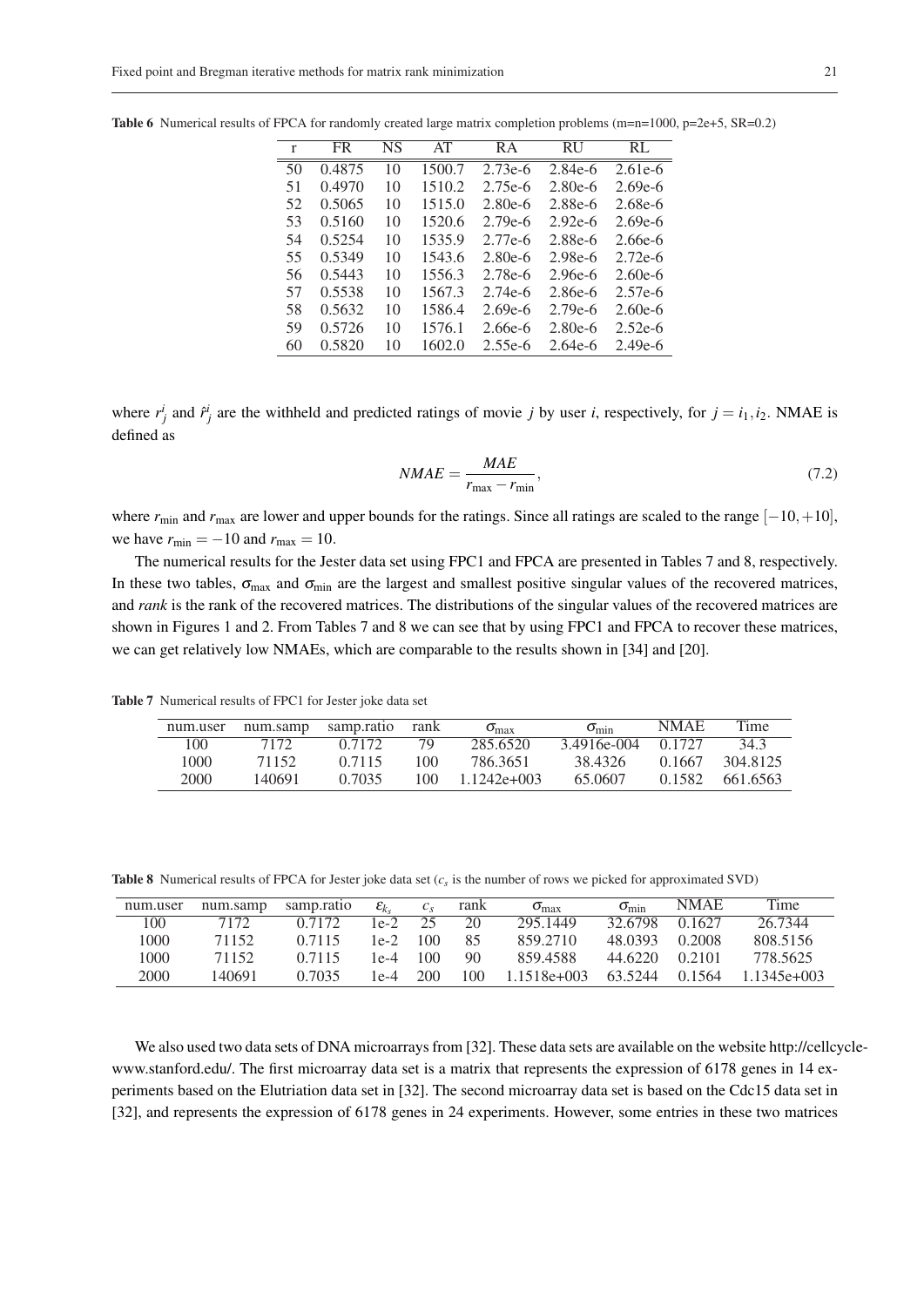

Fig. 1 Distribution of singular values of recovered matrices for Jester data set using FPC1. Left:100 users, Middle: 1000 users, Right: 2000 users



Fig. 2 Distribution of singular values of recovered matrices for Jester data set using FPCA. Upper Left: 100 users, <sup>ε</sup>*k<sup>s</sup>* = 1*e*−2,*c<sup>s</sup>* = 25; Upper Right: 1000 users,  $\varepsilon_{k_s} = 1e - 2$ ,  $c_s = 100$ ; Bottom Left: 1000 users,  $\varepsilon_{k_s} = 1e - 4$ ,  $c_s = 100$ ; Bottom Right: 2000 users,  $\varepsilon_{k_s} = 1e - 4$  $1e-4, c_s = 200$ 

are missing. For evaluating our algorithms, we created complete matrices by deleted all rows containing missing values. This is similar to how the DNA microarray data set was preprocessed in [38]. The resulting complete matrix for the Elutriation data set was  $5766 \times 14$ . The complete matrix for the Cdc15 data set was  $4381 \times 24$ . We must point out that these DNA microarray matrices are neither low-rank nor even approximately low-rank although such claims have been made in some papers. The distributions of the singular values of these two matrices are shown in Figure 3. From this figure we can see that in each microarray matrix, only one singular value is close to zero, while the others are far away from zero. Thus there is no way to claim that the rank of the Elutriation matrix is less than 13, or the rank of the Cdc15 matrix is less than 23. Since these matrices are not low-rank, we cannot expect our algorithms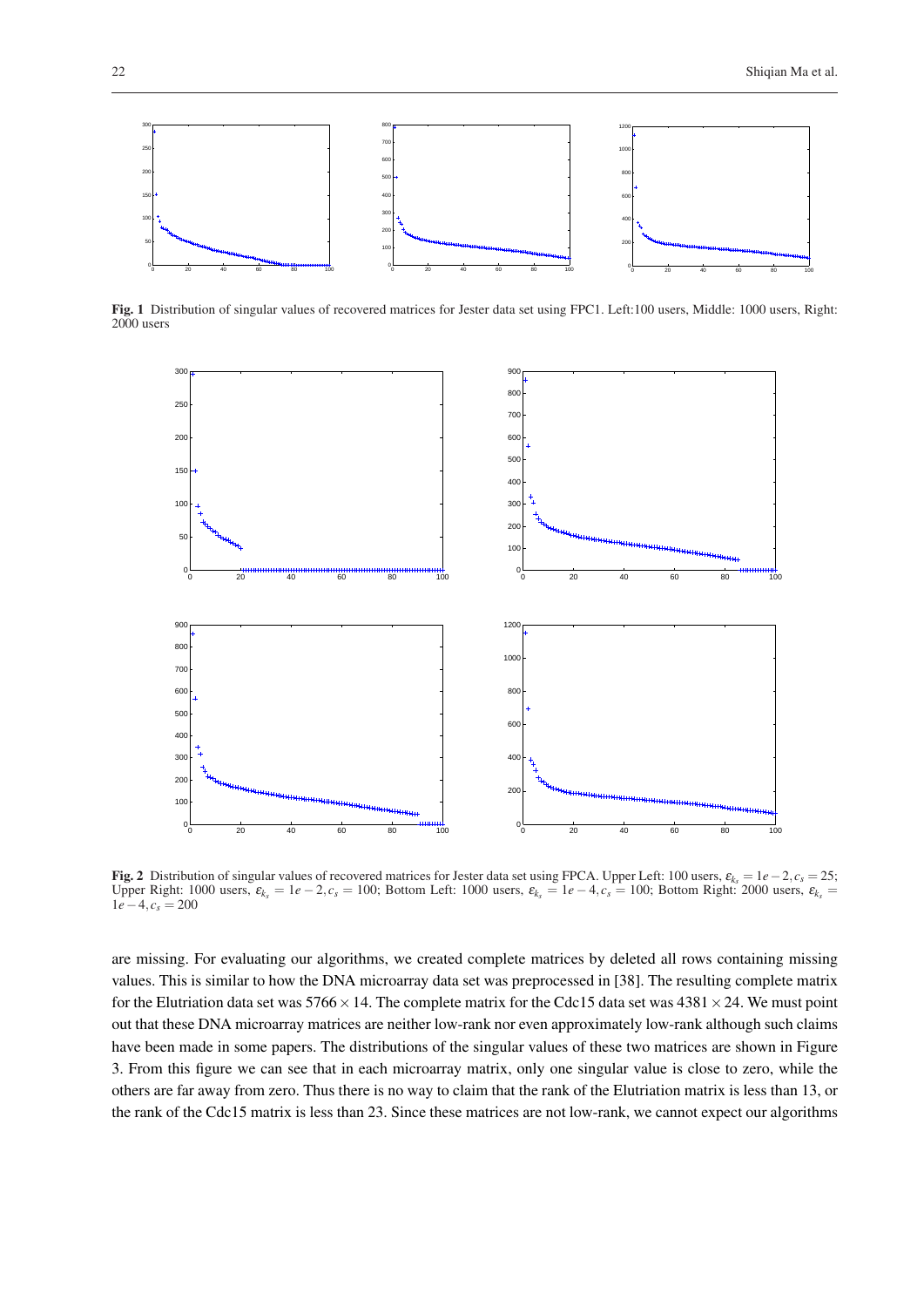

Fig. 3 Distribution of singular values of the original DNA microarray data sets. Left: Elutriation matrix; Right: Cdc15 matrix.

to recover these matrices by sampling only a small portion of their entries. Thus we needed to further modify the data sets to yield low-rank matrices. Specifically, we used the best rank-2 approximation to the Elutriation matrix as the new complete Elutriation matrix and the best rank-5 approximation to the Cdc15 matrix as the new complete Cdc15 matrix. The numerical results for FPCA for recovering these two matrices are presented in Table 9. In the FPCA algorithm, we set  $\varepsilon_{k_s} = 10^{-2}$  and  $xtol = 10^{-6}$ . For the Elutriation matrix, we set  $c_s = 115$  and for the Cdc15 matrix, we set  $c_s = 88$ . The observed entries were randomly sampled. From Table 9 we can see that by taking 60% of the entries of the matrices, our FPCA algorithm can recover these matrices very well, yielding relative errors as low as 1e-5 and 1e-6, which is promising for practical use.

Table 9 Numerical results of FPCA for DNA microarray data sets

| Matrix                                                |  |  |  | m n p rank SR FR rel.err | Time |
|-------------------------------------------------------|--|--|--|--------------------------|------|
| Elutriation 5766 14 48434 2 0.6 0.2386 1.83e-5 218.01 |  |  |  |                          |      |
| Cdc15 4381 24 63086 5 0.6 0.3487 7.95e-6 189.32       |  |  |  |                          |      |

#### 8 Conclusions and discussions

In this paper, we derived a fixed point continuation algorithm and a Bregman iterative algorithm for solving the linearly constrained nuclear norm minimization problem, which is a convex relaxation of the NP-hard linearly constrained matrix rank minimization problem. The convergence of the fixed point iterative scheme was established. By adopting an approximate SVD technique, we obtained a very powerful algorithm for the matrix rank minimization problem. This algorithm greatly outperforms SDP solvers such as SDPT3 in both speed and recoverability of low-rank matrices. FPC can be further accelerated if we incorporate line search and BB step techniques. Variants of Bregman iterative regularization such as Linearized Bregman iterations [7] and the Split Bregman algorithm [21] also deserve further investigation. We will discuss these issues in a subsequent paper.

## References

1. Bach, F.R.: Consistency of trace norm minimization. Journal of Machine Learning Research 9(Jun), 1019–1048 (2008)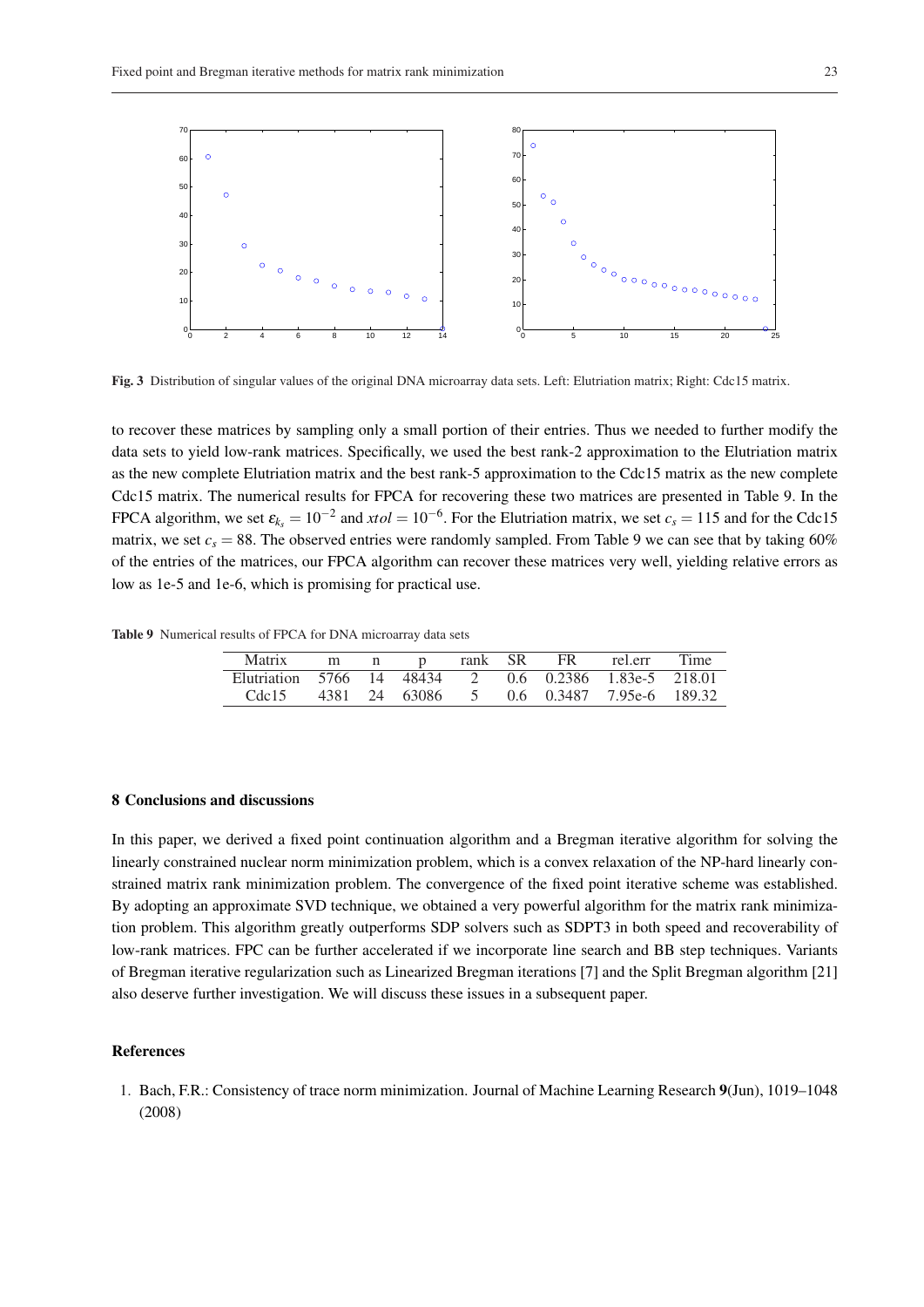- 2. van den Berg, E., Friedlander, M.P.: Probing the Pareto frontier for basis pursuit solutions. Preprint available at Optimization Online: 2008.01.1889 (2008)
- 3. Borwein, J.M., Lewis, A.S.: Convex Analysis and Nonlinear Optimization. Springer-Verlag (2003)
- 4. Bregman, L.: The relaxation method of finding the common points of convex sets and its application to the solution of problems in convex programming. USSR Computational Mathematics and Mathematical Physics 7, 200–217 (1967)
- 5. Burer, S., Monteiro, R.D.C.: A nonlinear programming algorithm for solving semidefinite programs via lowrank factorization. Mathematical Programming (Series B) 95, 329–357 (2003)
- 6. Burer, S., Monteiro, R.D.C.: Local mimima and convergence in low-rank semidefinite programming. Mathematical Programming 103(3), 427–444 (2005)
- 7. Cai, J., Osher, S., Shen, Z.: Linearized Bregman iterations for compressed sensing. Tech. rep., UCLA (2008)
- 8. Candes, E., Romberg, J., Tao, T.: Robust uncertainty principles: Exact signal reconstruction from highly incom- ` plete frequency information. IEEE Transactions on Information Theory 52, 489–509 (2006)
- 9. Candes, E.J., Recht, B.: Exact matrix completion via convex optimization. Submitted (2008) `
- 10. Candès, E.J., Romberg, J.:  $\ell_1$ -MAGIC: Recovery of sparse signals via convex programming. Tech. rep., Caltech (2005)
- 11. Dai, W., Milenkovic, O.: Subspace pursuit for compressive sensing: closing the gap between performance and complexity. Preprint available at arXiv: 0803.0811 (2008)
- 12. Donoho, D.: Compressed sensing. IEEE Transactions on Information Theory 52, 1289–1306 (2006)
- 13. Donoho, D., Tsaig, Y., Drori, I., Starck, J.C.: Sparse solution of underdetermined linear equations by stagewise orthogonal matching pursuit. Submitted to IEEE Trransactions on Information Theory (2006)
- 14. Donoho, D.L., Tsaig, Y.: Fast solution of  $\ell_1$ -norm minimization problems when the solution may be sparse. Tech. rep., Department of Statistics, Stanford University (2006)
- 15. Drineas, P., Kannan, R., Mahoney, M.W.: Fast Monte Carlo algorithms for matrices ii: Computing low-rank approximations to a matrix. SIAM J. Computing 36, 132–157 (2006)
- 16. Fazel, M.: Matrix rank minimization with applications. Ph.D. thesis, Stanford University (2002)
- 17. Fazel, M., Hindi, H., Boyd, S.: A rank minimization heuristic with application to minimum order system approximation. In: Proceedings of the American Control Conference (2001)
- 18. Figueiredo, M.A.T., Nowak, R.D., Wright, S.J.: Gradient projection for sparse reconstruction: Application to compressed sensing and other inverse problems. IEEE Journal on Selected Topics in Signal Processing 1(4) (2007)
- 19. Ghaoui, L.E., Gahinet, P.: Rank minimization under LMI constraints: A framework for output feedback problems. In: Proceedings of the European Control Conference (1993)
- 20. Goldberg, K., Roeder, T., Gupta, D., Perkins, C.: Eigentaste: A constant time collaborative filtering algorithm. Information Retrieval 4(2), 133–151 (2001)
- 21. Goldstein, T., Osher, S.: The split Bregman algorithm for l1 regularized problems. Tech. rep., UCLA (2008)
- 22. Hale, E.T., Yin, W., Zhang, Y.: A fixed-point continuation method for  $\ell_1$ -regularized minimization with applications to compressed sensing. Tech. rep., CAAM TR07-07 (2007)
- 23. Hiriart-Urruty, J.B., Lemarechal, C.: Convex Analysis and Minimization Algorithms II: Advanced Theory and ´ Bundle Methods. Springer-Verlag, New York (1993)
- 24. Kim, S.J., Koh, K., Lustig, M., Boyd, S., Gorinevsky, D.: A method for large-scale  $\ell_1$ -regularized least-squares. IEEE Journal on Selected Topics in Signal Processing 4(1), 606–617 (2007)
- 25. Linial, N., London, E., Rabinovich, Y.: The geometry of graphs and some of its algorithmic applications. Combinatorica 15, 215–245 (1995)
- 26. Liu, Z., Vandenberghe, L.: Interior-point method for nuclear norm approximation with application to system identification. Submitted to Mathematical Programming Series B (2008)